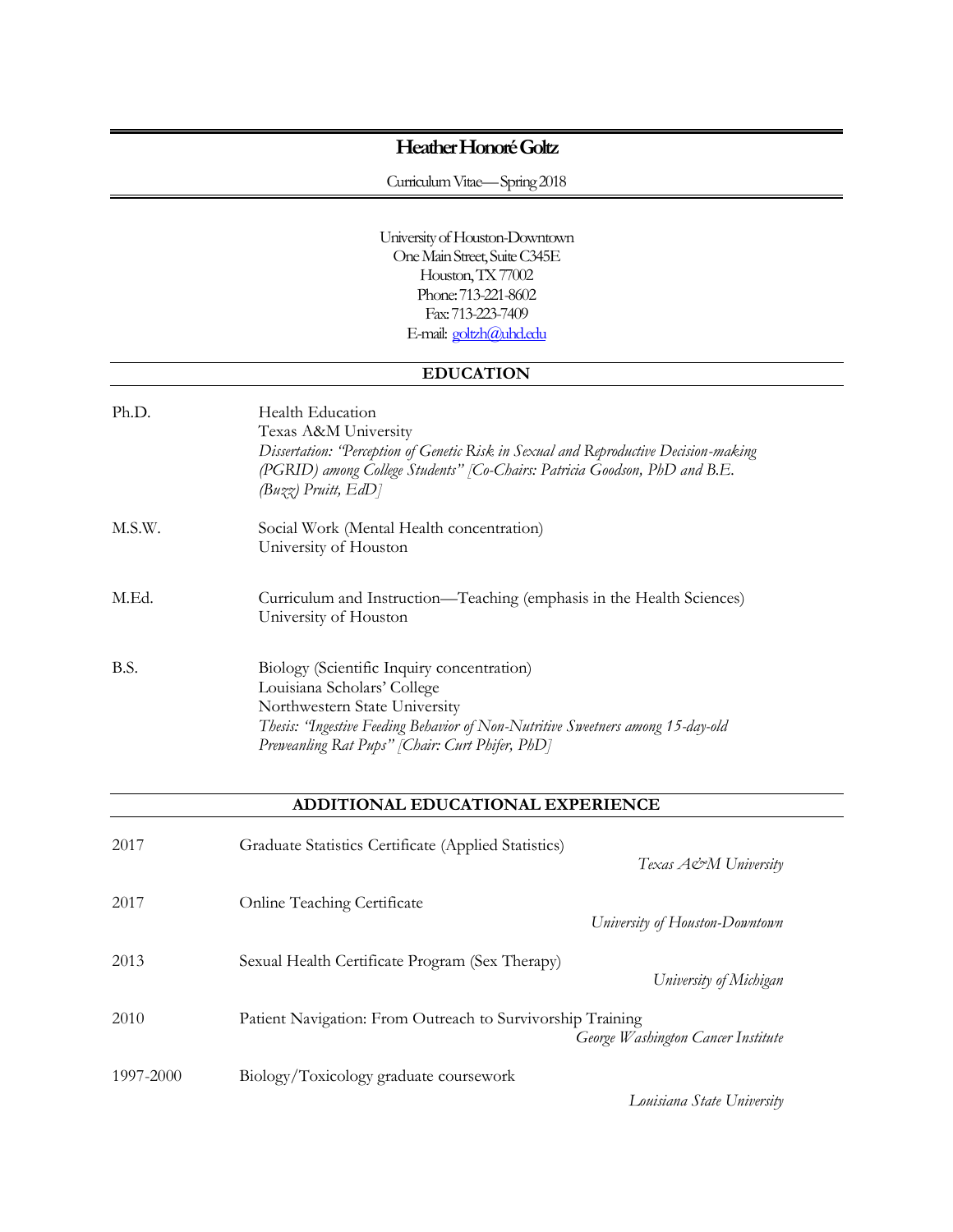**PROFESSIONAL EXPERIENCE**

| 2017-present                 | Associate Professor of Social Work (with tenure)<br>Department of Criminal Justice and Social Work<br>University of Houston-Downtown                                                                                                   |
|------------------------------|----------------------------------------------------------------------------------------------------------------------------------------------------------------------------------------------------------------------------------------|
| 2012-present                 | Adjunct Assistant Professor<br>Section of Infectious Diseases, Department of Medicine<br><b>Baylor College of Medicine</b>                                                                                                             |
| 2011-2017                    | Assistant Professor of Social Work<br>Department of Criminal Justice and Social Work<br>University of Houston-Downtown                                                                                                                 |
| 2010-2011                    | NIDDK K12 Scholar and Instructor<br>Department of Urology<br><b>Baylor College of Medicine</b>                                                                                                                                         |
| 2010-present                 | Research Investigator (WOC)<br>Midsael E. DeBakey V A Medical Center                                                                                                                                                                   |
| 2008-2010                    | VA Health Services Research & Development Post-Doctoral Fellow<br>Houston VAHSR&D Center of Excellence<br>Michael E. DeBakey V A Medical Center                                                                                        |
| 2008-2010                    | Instructor<br>Health Services Research Section, Department of Medicine<br><b>Baylor College of Medicine</b>                                                                                                                            |
| 2007-2008                    | Consultant, Texas Department of State Health Services, Women, Infants and<br>Children (WIC) Program Grant (PI: Dr. P. Murano, Co-PI: Dr. E.L. McKyer)<br>Texas A&M University<br>Institute for Obesity Research and Program Evaluation |
| 2007                         | Program Evaluation Assistant, San Antonio Independent School District<br>(SAISD) PEP Grant (Evaluator: B.E. Pruitt)<br>Texas A&M University<br>Dept. of Health and Kinesiology                                                         |
| 2006-2008                    | Co-Principal Investigator, "Perception of Genetic Risk in Decision-making<br>(PGRID) by College Students" Study<br>Texas A&M University<br>Dept. of Health and Kinesiology                                                             |
| 2006-2008                    | Principal Investigator, "Perception of Genetic Risk in Decision-making (PGRID)<br>in Online Support Groups" Study<br>Texas A&M University<br>Dept. of Health and Kinesiology                                                           |
| 2005-2008<br>$(2007 - 2008)$ | Graduate Research (& Teaching) Assistant<br>Texas A&M University                                                                                                                                                                       |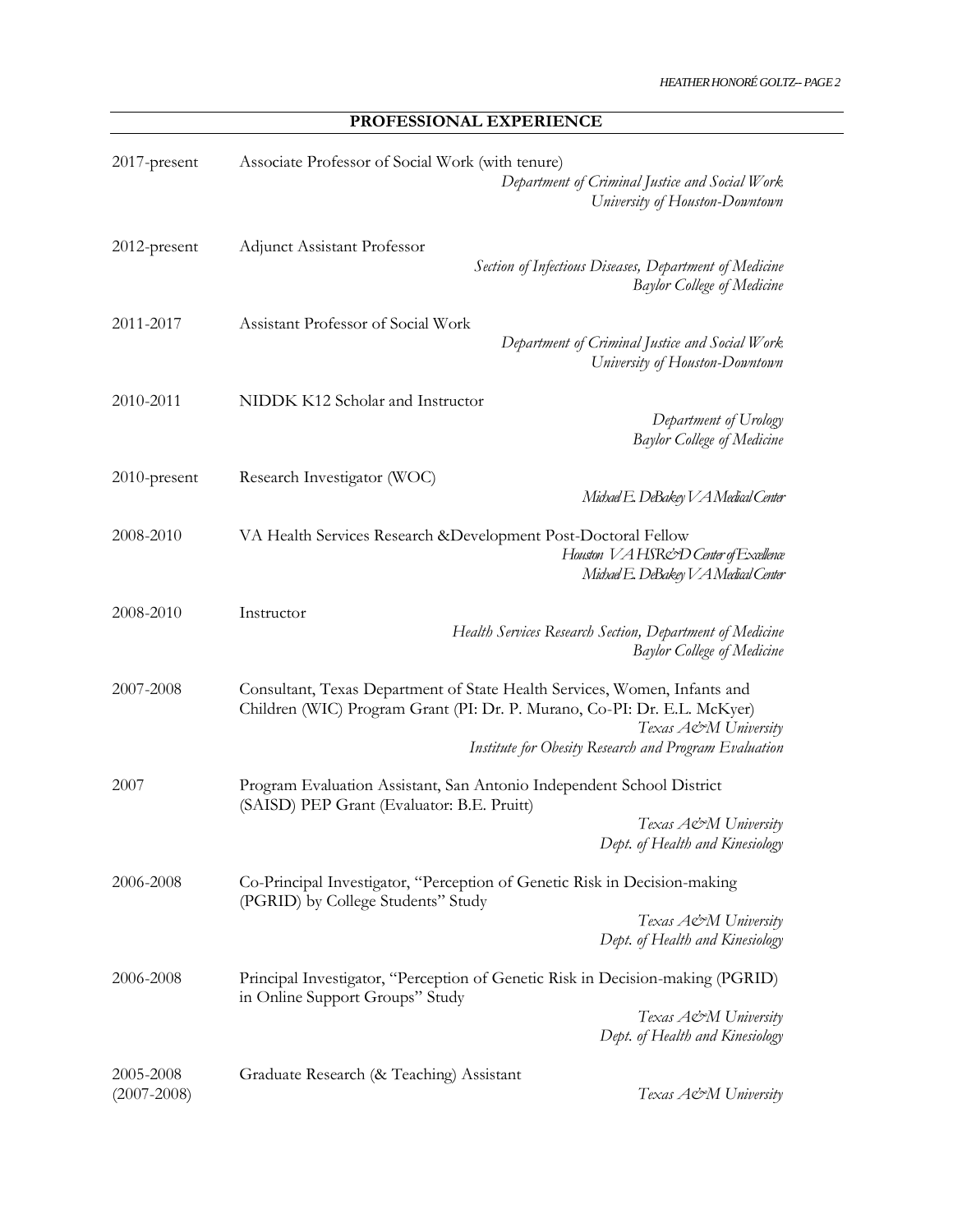*Dept. of Health and Kinesiology*

| 2004-present | Research Assistant (Program Evaluator/Data Analyst)                                              |
|--------------|--------------------------------------------------------------------------------------------------|
|              | Datatude, Inc.                                                                                   |
| 2004-2005    | MSW Student Clinical Internship                                                                  |
|              | Michael E. DeBakey VA Medical Center<br>Neurology, Primary Care, SDTP, & Inpatient Mental Health |
| 2004         | MSW Student Clinical Internship                                                                  |
|              | <b>Brazosport Memorial Hospital</b>                                                              |
|              | Labor & Delivery, ICU, Telemetry, ER, & Transitional Care                                        |
| 2004-2005    | Graduate Assistant                                                                               |
|              | University of Houston                                                                            |
|              | Alumni Office & Field Practicum Offices                                                          |
| 2002-2003    | Research Assistant (Clinical Research Coordinator)                                               |
|              | University of Texas Medical Branch                                                               |
|              | Preventive Medicine and Community Health                                                         |
| 2000-2001    | Associate in Research (Research Technician/Laboratory Manager)                                   |
|              | Duke University Medical Center                                                                   |
|              | Department of Neurobiology                                                                       |
| 1993-1997    | Laboratory Teaching and Research Assistant                                                       |
|              | Northwestern State University of Louisiana<br>Louisiana Scholars' College                        |

### **TEACHING EXPERIENCE**

#### **INSTRUCTOR**

**CJ 4312** *Research Topics*, University of Houston-Downtown (UH-D), Spring 2013- Fall 2013 (hybrid).

**HLTH 210** *Introduction to the Health Education Discipline*, Texas A&M University (TAMU), Summer 2008 (f2f).

**SOCW 2361** *Introduction to Social Work & Social Welfare*, UH-D, Summer 2012 (hybrid) – Summer 2013 and 2014 (fully online), Fall 2015 (hybrid).

**SOCW 2363** *Introduction to Social Welfare Policy*, UH-D, Summer 2012 (hybrid) – Summer 2015 (fully online).

**SOCW 3311** *Urban Practice I*, UH-D, Fall 2011, Fall 2012 (f2f).

**SOCW 3312** *Urban Practice II*, UH-D, Spring 2012 (f2f).

**SOCW 3313** *Case Management*, UH-D, Fall 2012 (f2f).

**SOCW 3350** *Research Methods in Social Work*, UH-D, Fall 2016 (hybrid)-present

**SOCW 3351** *Statistical and Qualitative Data Analyses for Social Work*, UH-D, Spring 2017 (hybrid)-present.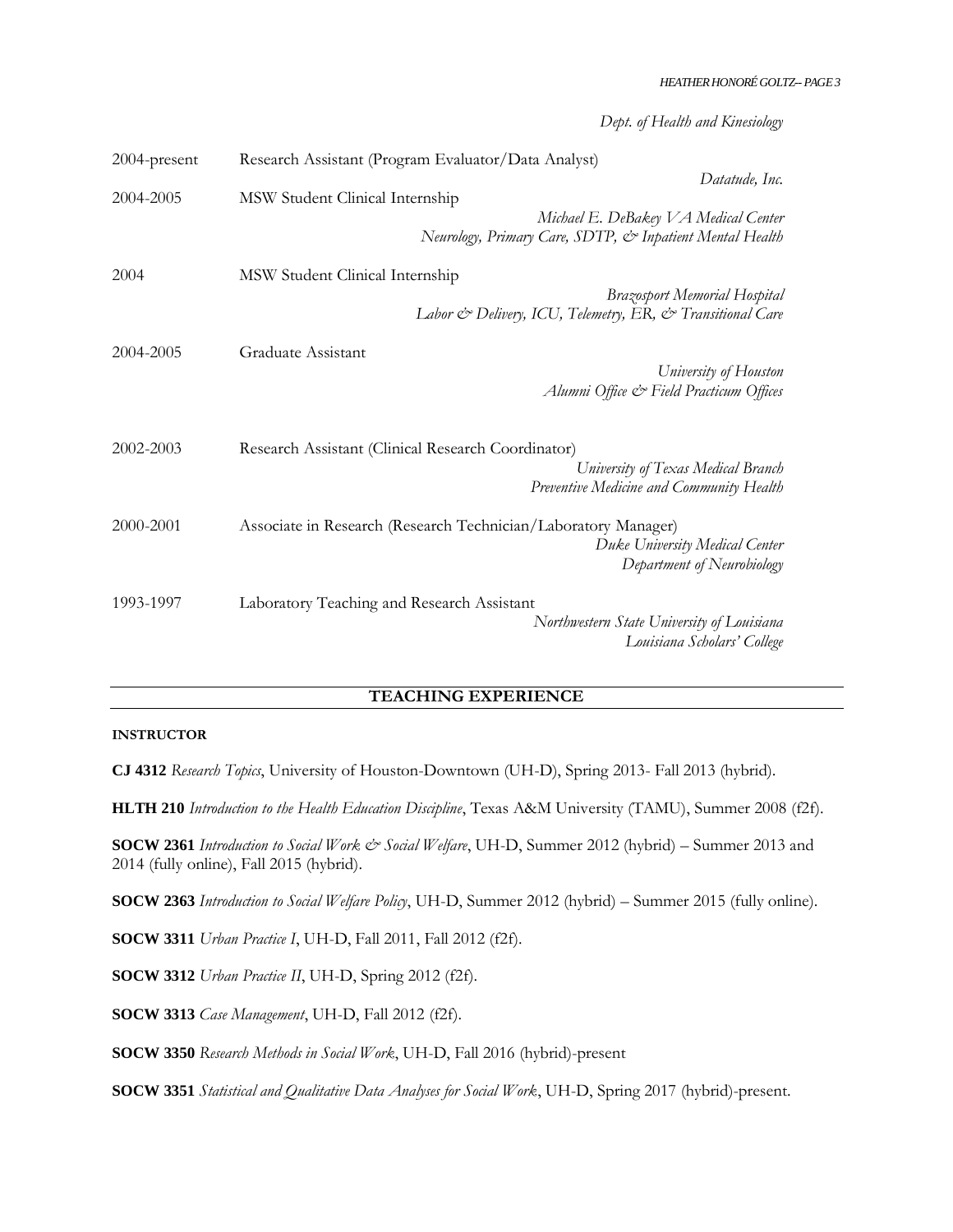**SOCW 3361** *Human Behavior in the Social Environment I*, UH-D, Fall 2011 (f2f) - present (fully online).

**SOCW 3362** *Human Behavior in the Social Environment II*, UH-D, Spring 2012 (f2f), Summer 2014 (fully online).

**SOCW 3364** *Social Justice and Professional Ethics*, UH-D, Fall 2011 (f2f).

**SOCW 4331** *Urban Community Organizing*, UH-D, Spring 2012 (f2f).

**SOCW 4390** *Special Topics: Patient Navigation*, UH-D, Spring 2015 (hybrid).

**SOCW 4390** *Special Topics: Health Disparities in America*, UH-D, Summer 2015 –present (online).

**SOCW 4399** *Directed Studies in Social Work*, UH-D, Fall 2016 –present (online).

**SOCW 4502** *Field Practicum II*, UH-D, Spring 2013 (hybrid).

**SOS 4301** *Special Projects*, UH-D, Fall 2012 (hybrid), Summer 2014 (hybrid).

**SOS 4601** *Special Projects*, UH-D, Summer 2012 (hybrid).

# **GRADUATE TEACHING ASSISTANT**

**ANTH 4384/6326** *Cultural Construction of HIV* (stacked undergraduate/graduate course), University of Houston (UH), Fall 2009 (Volunteer Teaching Assistant for Dr. Janis Hutchinson).

**HLTH 210** *Introduction to the Health Education Discipline*, TAMU, Fall 2006, Spring 2007 (Volunteer Graduate Teaching Assistant for Dr. B.E. (Buzz) Pruitt).

**HLTH 210** *Introduction to the Health Education Discipline*, TAMU, Fall 2007, Spring 2008 (Dr. Adam Barry).

**HLTH 221** *Safety*, TAMU, Fall 2007 (Dr. Adam Barry).

**HLTH 331** *Community Health*, TAMU, Spring 2008 (Dr. Adam Barry).

**HLTH 425/632** *Health Program Evaluation* (stacked undergraduate/graduate course), TAMU, Fall 2007, Spring 2008 (Dr. Adam Barry).

#### **CO-INSTRUCTOR**

**SOS 2304** *Research Methods in the Social Sciences*, UH-D, Spring 2005 (Dr. Kristin Cotter-Mena).

**SOS 3312** *Statistics*, University of Houston-Downtown (UH-D), Spring 2005 (2 sections, Dr. Kristin Cotter-Mena).

### **UNDERGRADUATE TEACHING ASSISTANT**

**SCPN 1831** *Paradigms: Biology Laboratory I*, Louisiana Scholars' College (LSC), Northwestern State University (NSU), Fall 1994-1996 (Dr. Curt Phifer).

**SCPN 1851** *Paradigms: Biology Laboratory II*, LSC, NSU, Spring 1994-1997 (Dr. Curt Phifer).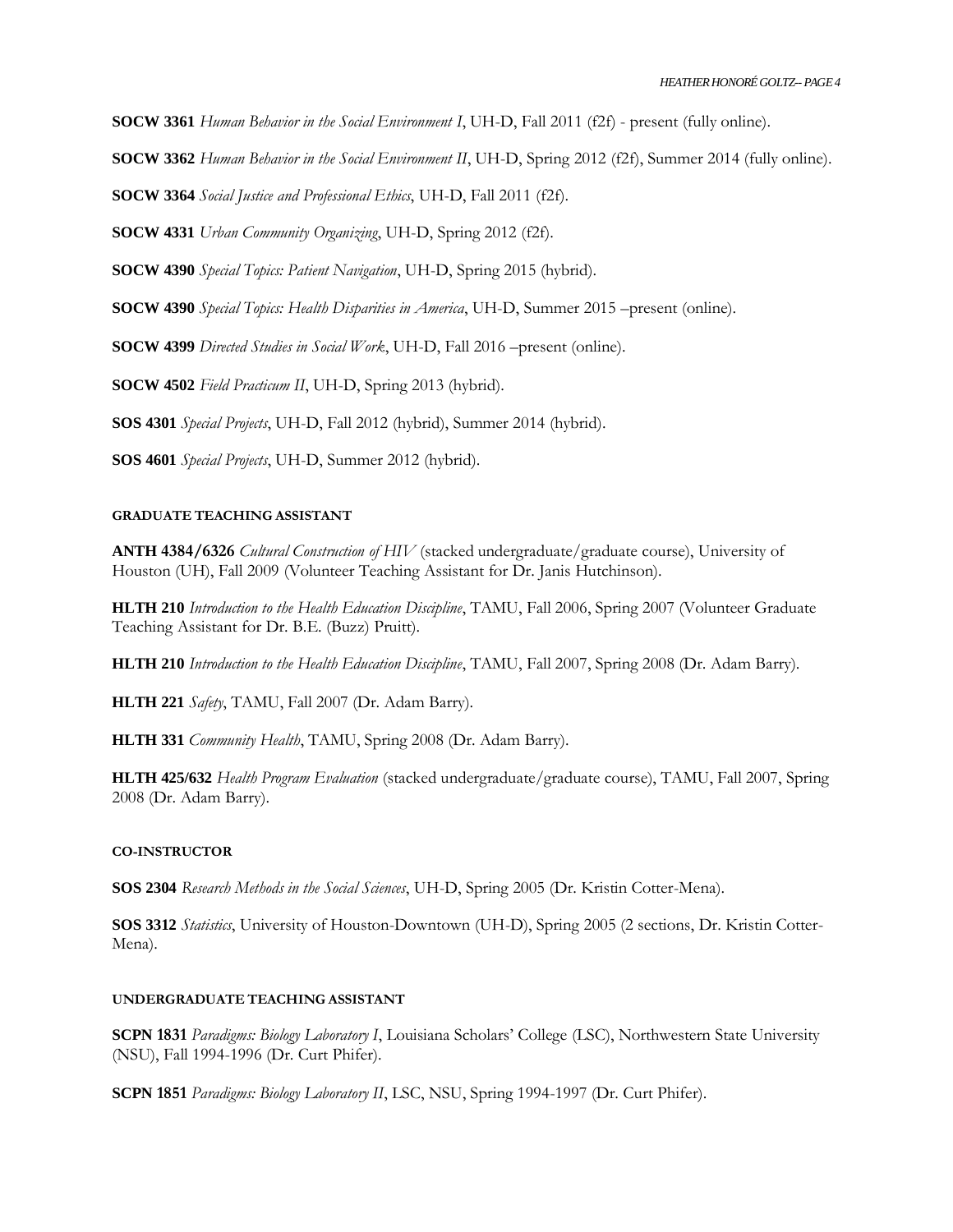#### **GUEST LECTURES**

**SOCW 3331** "Taking sexual health histories of older adult patients." *Practice with Aging Populations* course, BSW Program, UHD, Spring 2016 and Spring 2017.

**SOCW 4304** "Preparing for BSW-level licensure and exam preparation." *Issues in Field Practicum II* course, BSW Program, UHD, Spring 2015 and 2016.

**SOCW 3332** "The physical dimension of health and wellness: Implications for social work practice with children and adolescents." *Practice with Children and Adolescents* course, BSW Program, UHD, Spring 2014.

"Introduction to Narrative Analysis." *Foundations in Health Services Research* course, Houston VA HSR&D Center of Excellence, Michael E. DeBakey VA Medical Center, Fall 2011. (Participant rating=4.84/5.00)

"Formatting a CV: Developing a Mission Statement." *Foundations in Health Services Research* course, Houston VA HSR&D Center of Excellence, Michael E. DeBakey VA Medical Center, Fall 2011. (Co-presented with Daniel Murphy, MD; Participant rating=4.53/5.00)

"Introduction to Narrative Analysis." *Foundations in Health Services Research* course, Houston VA HSR&D Center of Excellence, Michael E. DeBakey VA Medical Center, Spring 2011. (Participant rating=4.92/5.00)

**HLTH 425/632** "Viewing Stakeholders Using an Ecological Perspective." *Health Program Evaluation* course, Department of Health & Kinesiology, TAMU, Spring 2008.

**HLTH 425/632** "Holistic Content Analysis: A Qualitative Methods Tutorial." *Health Program Evaluation* course, Department of Health & Kinesiology, TAMU, Spring 2008.

**HLTH 210** "The Literature of Health Education and APA Style." *Introduction to the Health Education Discipline* course, Department of Health & Kinesiology, TAMU, Fall 2007.

**HLTH 221** "Youth Gone Wild!: Mardi Gras." *Safety* course, Department of Health & Kinesiology, TAMU, Fall 2007.

**SOCW 7301** "HIV Dementia: Etiology, Diagnosis and Treatment." *Psychodynamic Theory and Psychopathology* course, Graduate College of Social Work, University of Houston, Summer 2007.

#### **TEACHING PRACTICUM**

**HLTH 342** *Human Sexuality*, TAMU, Summer 2006 [Dr. B.E. (Buzz) Pruitt].

### **PUBLICATIONS** PEER-REVIEWED/REFEREED JOURNAL ARTICLES

*Manuscripts in progress*

#### **GENETICS/GENOMICS**

Bergman, M., **Goltz, H.**, & Regier, D. Economic evaluations of genetic testing: A systematic review. (to be resubmitted to *Health Services Research*)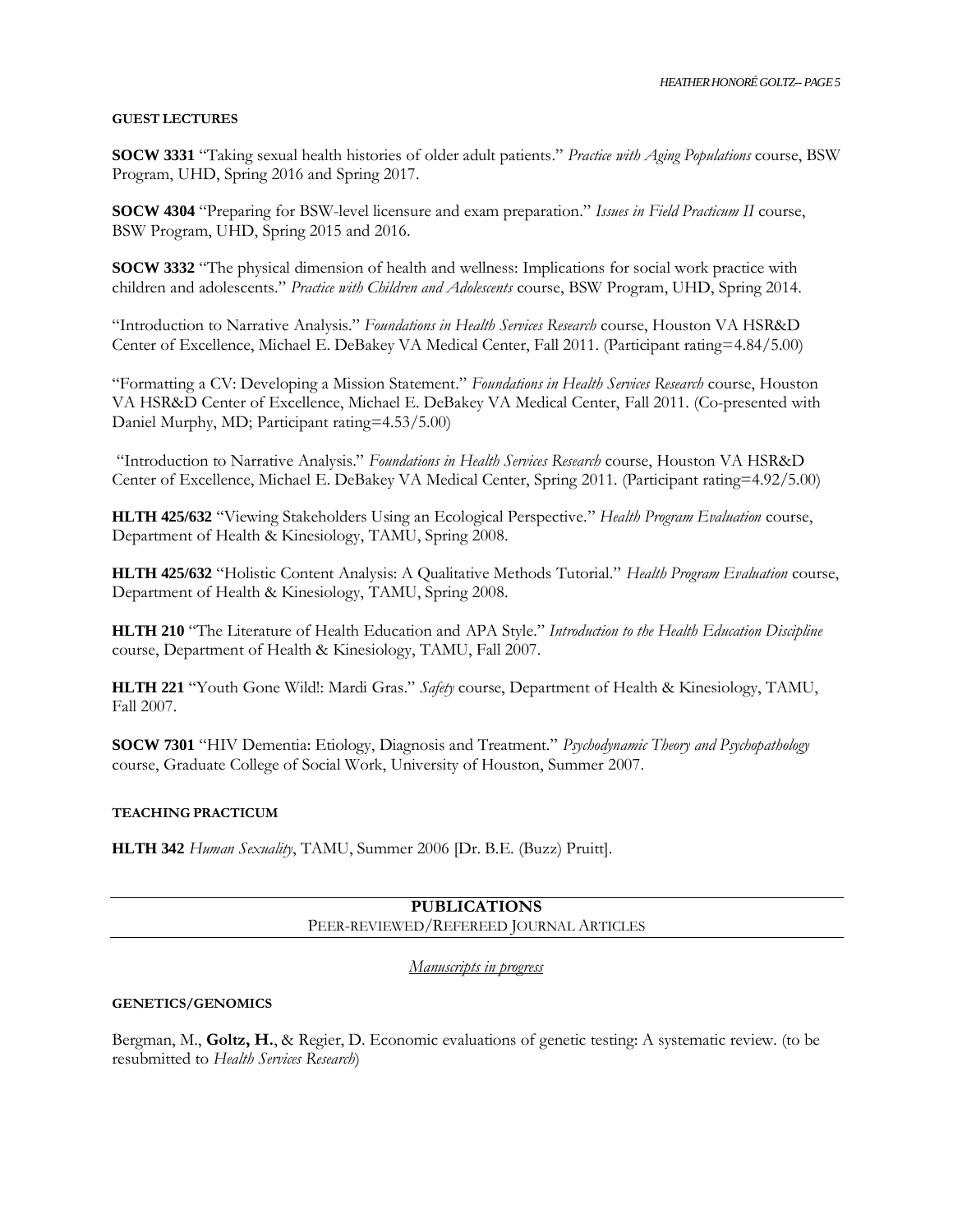#### **UROLOGY & GENITOURINARY CONDITIONS**

**Goltz, H.H.**, Mohamed, N., Lee, C.T., & Latini, D.M. Developing bladder cancer survivorship care plans: A qualitative study of survivor perceptions. (to be submitted to *Patient Education & Counseling)*.

Mohamed, N., **Goltz, H.H.**, Latini, D.M., & Lee, C.T. Developing bladder cancer survivorship care plans: A qualitative study of provider perceptions. (to be submitted to *Journal of Cancer Education*).

#### **MISCELLANEOUS**

**Goltz, H.H.**, Watkins, D., Delissaint, D., Davis, N., & McCarty, D. Collaboration between health educators and social workers: Better for clients, better for professionals. (to be resubmitted to *Social Work*).

**Goltz, H.H.**, Rhoades, H., & Mena, K.C. Using propensity score matching to evaluate home visiting program outcomes. (to be submitted to *Child Maltreatment*).

#### *In review*

Acosta, S., Garza, T., **Goltz, H. H.**, Chen, X., & Goodson, P. Growing social capital: Novice bilingual education teachers diffuse innovations and find their voice through action research. *Teaching and Teacher Education*.

Acosta, S., **Goltz, H. H.**, Goodson, P., Padron, Y., Garza, T., & Johnston, A. A closer look at large-scale high-stakes testing and English Language Learners during the first ten years of No Child Left Behind: A systematic review. *Review of Educational Research*.

Chen, C.C., Cruz, A.T., **Goltz, H.H.**, & Sampayo, E. Blueprints for building a sustainable urgent and emergent care clinic in rural Uganda: Stakeholders' perspectives. *International Journal of Quality in Health Care*. (**revise & resubmit**)

#### *Accepted, But Not Yet In Press*

N/A

#### *In press*

Leung, T-M., Benn, E.K.T., Galsky, M., Latini, D.M., **Goltz, H.H.**, Lee, C.T., Quale, D.Z., Jensen, B.T., Girgis, A., Given, B.A., & Mohamed, N.E. (2017). Examining the psychometric properties of the bladder cancer needs assessment survey. *JOJ Urology and Nephrology*, *4*(1).

Bergman, M., Goodson, P., & **Goltz, H.** (2017). Exploring genetic numeracy skills in sample of U.S. university students. *Frontiers in Public Health*. [doi.org/10.3389/fpubh.2017.00229](https://doi.org/10.3389/fpubh.2017.00229)

Bergeron, C.D., **Goltz, H.H.**, Szucs, L., Reyes, J.V., Wilson, K.L., Ory, M.G., & Smith, M.L. (2017). Exploring sexual behaviors and health communication among older women. Global Health Issues of Aging Women special issue, *Health Care for Women International*, *11*, 1-17. doi: [10.1080/07399332.2017.1329308](http://dx.doi.org/10.1080/07399332.2017.1329308) (2015 Impact Factor: 1.20)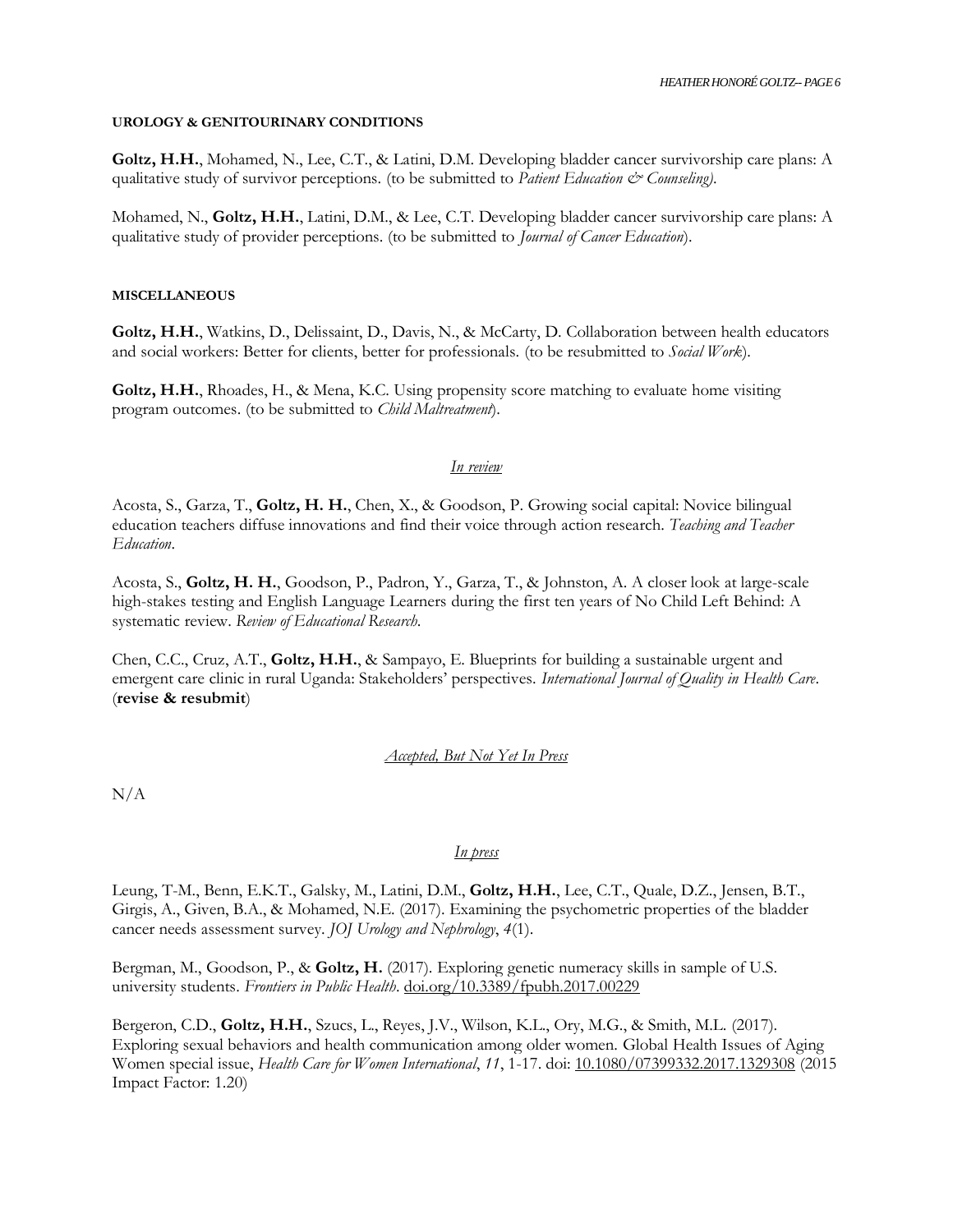Bergeron, C.D., Ory, M.G., **Goltz, H.H.**, Towne, S.D., Ahn, S., Mier, N., & Smith, M.L. (2017). Preferred health information sources: An examination of vulnerable middle-aged and older women. Special Issue on Innovative Practices to Eliminate Health Disparities, *Journal of Family Strengths*, *17*(1), Article 8. http://digitalcommons.library.tmc.edu/jfs/vol17/iss1/8

Smith, M.L., **Goltz, H. H.**, Motlagh, A., Ahn, S., & Ory, M.G. (2016). Correlates of CVD and discussing sexual issues with physicians among male military Veterans. *Maturitas*, *92*, 168-175. dx.doi.org/10.1016/j.maturitas.2016.07.022 (2015 Impact Factor: 3.12)

Mohamed, N.E., Pisipati, S., Lee, C.T., **Goltz, H.H.**, Latini, D.M., Gilbert, F.S., Wittmann, D., Mehrazin, R., Sfakianos, J., McWilliams, G., Quale, D.Z., & Hall, S.J. (2016). Unmet informational and supportive care needs of patients following cystectomy for bladder cancer based on age, gender, and treatment choices: A mixed methods analysis. *Urologic Oncology: Seminars and Original Investigations*. doi: 10.1016/j.urolonc.2016.06.010 (2015 Impact Factor: 2.921)

**Goltz, H.**, Bergman, M., & Goodson, P. (2016). Explanatory models of genetics and genetic risk among a group of undergraduate students. *Frontiers in Public Health*. dx.doi.org/10.3389/fpubh.2016.00111

Campbell, S., **Goltz, H.**, Njue, S., & Dang, B. (2016). Exploring the reality of using patient experience data to provide resident feedback: a qualitative study of attending physician perspectives. *The Permanente Journal*, *20*(3), 15-154. http://dx.doi.org/10.7812/TPP/15-154

Goltz, H., & Acosta, S. (2015). A rare family: Exploring genetic literacy in an online genetic support group. *Journal of Family Strengths*, *15*(2), Article 6. http://digitalcommons.library.tmc.edu/jfs/vol15/iss2/6

Acosta, S., **Goltz, H. H.**, & Goodson, P. (2015). Autoethnography in action research for health education practitioners. *Action Research Journal*, *13*, 411-431. doi:10.1177/1476750315573589 (2012 Impact Factor: 0.815)

**Goltz, H.**, & Smith, M.L. (2014). Forming and developing your professional identity: Easy as PI. *Health Promotion Practice*, *15*(6), 785-789. doi: 10.1177/1524839914541279 (SJR Score: 0.550)

Hart, S.L., Coon, D.W., Kowalkowski, M.A., Zhang, K., Hersom, J.I., **Goltz, H.H.**, Wittman, D.A., & Latini, D.M. (2014). Changes in sexual roles and quality of life for Gay men after prostate cancer: Challenges for sexual health providers. *Journal of Sexual Medicine*, *11*, 2308-2317. doi:10.1111/jsm.12598 (2012 Impact Factor: 3.513)

Kowalkowski, M. A., **Goltz, H.H.**, Petersen, N.J., Amiel, G.E., Lerner, S.P., & Latini, D.M. (2014). Educational opportunities in bladder cancer: Increasing cystoscopic adherence and the availability of smoking cessation programs. *Journal of Cancer Education*, *29*(4), 739-745. doi:10.1007/s13187-014-0649-3 (2012 Impact Factor: 0.880)

Acosta, S., & **Goltz, H.H.** (2014). Transforming practices: A primer on action research. *Health Promotion Practice*, *15*(4), 465-470. doi: 10.1177/1524839914527591 (SJR Score: 0.550)

Kowalkowski, M. A., Chandrashekar, A., Amiel, G.E., Lerner, S.P., Wittmann, D.A., Latini, D.M., & **Goltz, H.H.** (2014). Examining sexual dysfunction in non-muscle-invasive bladder cancer: Results of cross-sectional mixed-methods research. *Sexual Medicine, 2*(3)*,* 141-151*.* doi:10.1002/sm2.24. PMID: 25356311

Goltz, H.H., Mena, K.C., & Swank, P.R. (2014). Using growth curve analysis to examine challenges in instrumentation in longitudinal measurement in home visiting. *Journal of Evidence-Based Social Work*, *11*, 127- 138. doi:10.1080/15433714.2013.845025 (Scopus h-index: 7)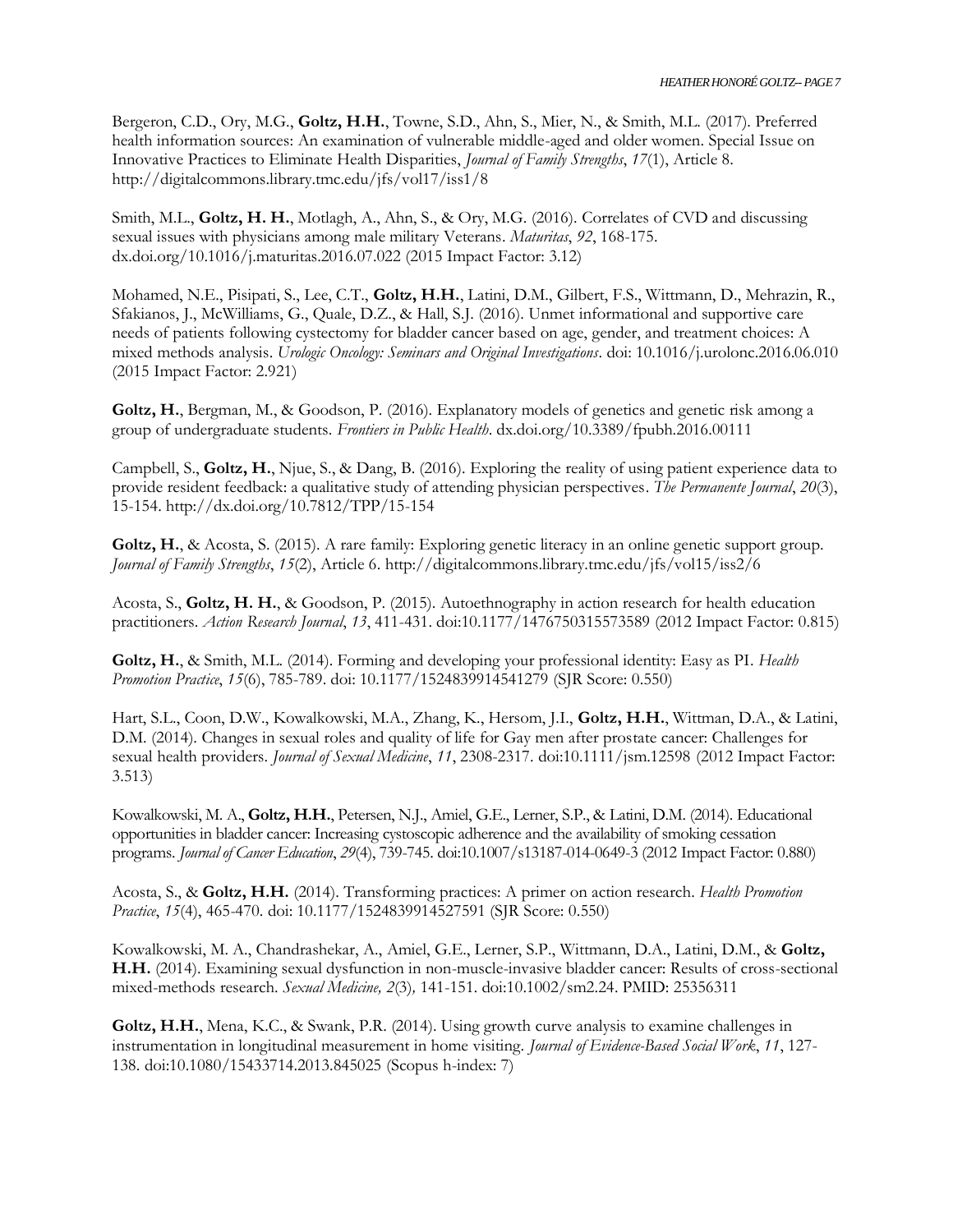Vij, A., Kowalkowski, M.A., Hart, S.L., **Goltz, H.H.**, Hoffman, D.J., Knight, S.J., Carol, P.R., & Latini, D.M. (2013). Symptom-management strategies for men with early-stage prostate cancer: Results from the Prostate Cancer Patient Education Program (PCPEP). *Journal of Cancer Education*, *28*(4), 755-761. doi: 10.1007/s13187-013-0538-1 (2012 Impact Factor: 0.880)

Helmer, D.A., Beaulieu, G.R. Houlette, C.D., Latini, D.M., **Goltz, H.H.**, Etienne, S., & Kauth, M. (2013). Assessment and documentation of sexual health issues of recent combat veterans seeking VHA care. *Journal of Sexual Medicine*, *10*(4), 1065-1073. doi: 10.1111/jsm.12084 (2012 Impact Factor: 3.513)

Hosain, G.M.M., Latini, D.M., Kauth, M., **Goltz, H.H.**, & Helmer, D.A. (2013). Racial differences in sexual dysfunction among post-deployed Iraq and Afghanistan veterans. *American Journal of Men's Health*, *7*(5), 374- 381. doi: 10.1177/1557988312471842 (2012 Impact Factor: 0.897)

Hosain, G.M.M., Latini, D.M., Kauth, M., **Goltz, H.H.**, & Helmer, D.A. (2013). Sexual dysfunction among male veterans returning from Iraq and Afghanistan: Prevalence and correlates. *Journal of Sexual Medicine*, 10(2), 516-523. doi: 10.1111/j.1743-6109.2012.02978.x (2012 Impact Factor: 3.513)

Mohamed, N.E., Diefenbach, M.A., **Goltz, H.H.**, Lee, C.T., Latini, D.M., Kowalkowski, M.A., Philips, C., Hassan, W., & Hall, S.J. (2012). Muscle invasive bladder cancer: From diagnosis to survivorship. *Advances in Urology*.<http://dx.doi.org/10.1155/2012/142135> (Scopus h-index: 7)

Goltz, H.H., Coon, D.W., Catania, J.A., & Latini, D.M. (2012). A pilot study of HIV/STI risk among gay men using erectile dysfunction medications: Challenges and opportunities for sexual medicine physicians. *Journal of Sexual Medicine*, 9, 3189-3197. doi: 10.1111/j.1743-6109.2012.02943.x (2012 Impact Factor: 3.513)

Smith, M.L., & **Goltz, H. H.** (2012). What is hidden in my data? Practical strategies to reveal Yule-Simpson's Paradox and strengthen research quality in health education research. *Health Promotion Practice*, 13(5), 637-641. doi: 10.1177/1524839911419290 (SJR Score: 0.550)

Smith, M.L., **Goltz, H. H.**, Ahn, S., Dickerson, J., & Ory, M.G. (2012). Correlates of chronic disease and patient-provider discussions among middle-aged and older adult males: Associations with sexual dysfunction. *The Aging Male*, 15(3), 115-123. doi: 10.3109/13685538.2011.641184 (2012 Impact Factor: 1.711)

**Honore Goltz, H.**, & Smith, M.L. (2010). Yule Simpson's paradox in research. *Practical Assessment, Research & Evaluation*, 15(15). Available online:<http://pareonline.net/getvn.asp?v=15&n=15>. (viewed 5,438 times since 10/18/10; Scopus h-index: 2)

Barry, A.E., & **Honore, H.** (2009). Everyday theory: A practical application of the Ecological Perspective. *American Journal of Health Education*, *40*(6), 319-323. (Scopus h-index: 7)

Smith, M.L., & **Honore, H.** (2008). Effect size reporting in current health education literature. *American Journal of Health Studies*, *23*(3), 130-135**.** 

### **PUBLICATIONS MISCELLANEOUS**

Goltz, H.H. (2017). It takes a (healthy) village to raise a child: A case for integrating public health and social work research to eliminate health disparities. Special Issue on Innovative Practices to Eliminate Health Disparities, *Journal of Family Strengths*, *17*(1), Article 2. http://digitalcommons.library.tmc.edu/jfs/vol17/iss1/2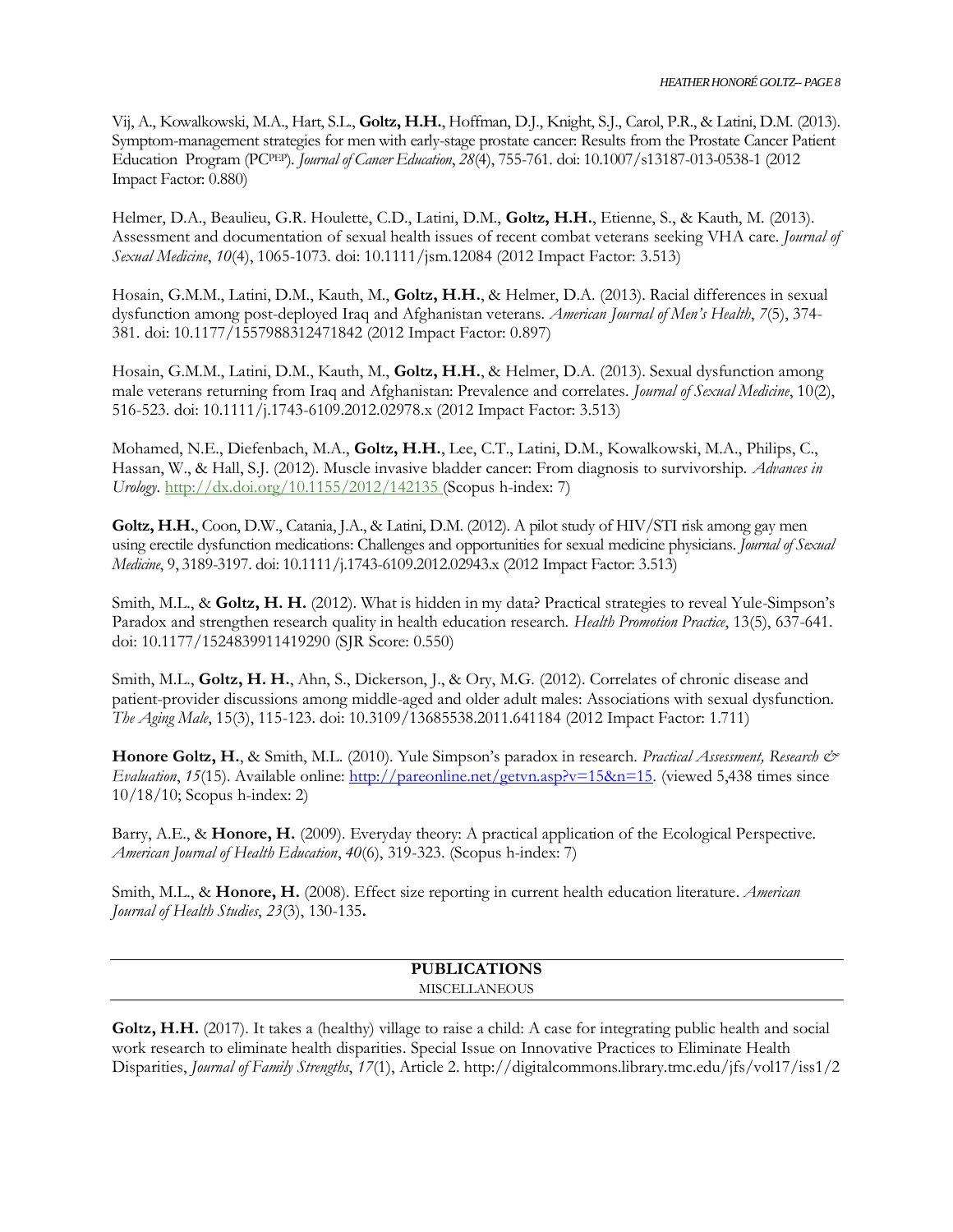Latini, D.M., & **Goltz, H.H.** (Jan/Feb 2017). Sexuality SIG: Serving gay and bisexual men with prostate cancer. *AOSW Navigator*, *3*(1). Oakbrook Terrace, IL: Association of Oncology Social Work.

**Goltz, H.H.** (2016). Book & film reviews: Handbook of Oncology Social Work: Psychosocial care for people with cancer: Section IV, Implementing Distress Screening Initiatives in Oncology (Chapters 21-23). *AOSW Navigator*, *2*(3). Oakbrook Terrace, IL: Association of Oncology Social Work.

Acosta, S., & **Goltz, H.H.** (2015). Transforming practices: A primer on action research. (In K. Goldman & K. Schmalz (Eds.) *Health Education Tools of the Trade 3: Tools for Enhancing Your Professional Development*). Washington, DC: Society for Public Health Education.

**Goltz, H.**, & Smith, M.L. (2015). Forming and developing your professional identity: Easy as PI. (In K. Goldman & K. Schmalz (Eds.) *Health Education Tools of the Trade 3: Tools for Enhancing Your Professional Development*). Washington, DC: Society for Public Health Education.

Amiel, G.E., **Goltz, H.H.**, Wenker, E.P., Kauth, M.R., Hart, T.L., & Latini, D.M. (2015). Gay men and prostate cancer: Opportunities to improve HRQOL and access to care. (In R. Elk & U. Boehmer (Eds.) *Cancer and the LGBT Community: Unique Perspectives from Risk to Survivorship*)*.* Netherlands: Springer.

**Goltz, H.H.**, Kowalkowski, M. A., Chen, G.J., & Latini, D.M. (2015). Impact of health services on compliance and outcomes. (In *Bladder Cancer: Diagnosis and Clinical Management*, S. Lerner, C. Stenberg, & M. Schoenberg, Eds.)*.*  Oxford: Wiley-Blackwell.

American Public Health Association. (2013). Advancing cancer genomics in public health. (policy number# 201317; Co-authored by APHA Genomics Forum Policy Committee including **H. Goltz**).

Kowalkowski, M. A., **Goltz, H.H.**, Hart, S.L., & Latini, D.M. (2012). Prostate. In M. Gellner & J. R. Turner (Eds.), *The Encyclopedia of Behavioral Medicine* (pp. 1545-1546)*.* Netherlands: Springer.

Kowalkowski, M. A., **Goltz, H.H.**, Hart, S.L., & Latini, D.M. (2012). Prostate-Specific Antigen. In M. Gellner & J. R. Turner (Eds.), *The Encyclopedia of Behavioral Medicine* (pp. 1547-1548)*.* Netherlands: Springer.

Kowalkowski, M. A., **Goltz, H.H.**, Hart, S.L., & Latini, D.M. (2012). Cancer, prostate. In M. Gellner & J. R. Turner (Eds.), *The Encyclopedia of Behavioral Medicine* (pp. 314-318)*.* Netherlands: Springer.

**Goltz, H.H.**, Kowalkowski, M. A., Hart, S.L., & Latini, D.M. (2012). Cancer, bladder. In M. Gellner & J. R. Turner (Eds.), *The Encyclopedia of Behavioral Medicine* (pp. 305-309)*.* Netherlands: Springer.

**Goltz, H.H.**, Kowalkowski, M. A., Hart, S.L., & Latini, D.M. (2012). Radical prostatectomy, psychological impact. In M. Gellner & J. R. Turner (Eds.), *The Encyclopedia of Behavioral Medicine* (pp. 1614-1618)*.*  Netherlands: Springer.

Latini, D. M., Hart, S. L., **Goltz, H. H.**, Lepore, S. J., & Schover, L. R. (2012). Prostate Cancer Patient Education Project (PC*PEP*) – Prostate Cancer Symptom Management in Low-Literacy Men. (In *Cancer Health Disparities: Causes and Evidence Based Solutions*, R. Elk & H. Landrine, Eds.)*.* New York: Springer.

Acosta, S., & **Goltz, H. H.** (2011). Connecting the dots: Theory in research and practice. *Educational Studies*, *47*(6), 583-588. (2012 Impact Factor: 0.490)

American Public Health Association. (2011). Strengthening genetic and genomic literacy. (policy number# 201012; Co-authored by: **Honore Goltz, H.**, Payne, E., Platt, J., Modell, S., Zonno, K., Hosgood, D., & the APHA Genomics Forum Policy Committee).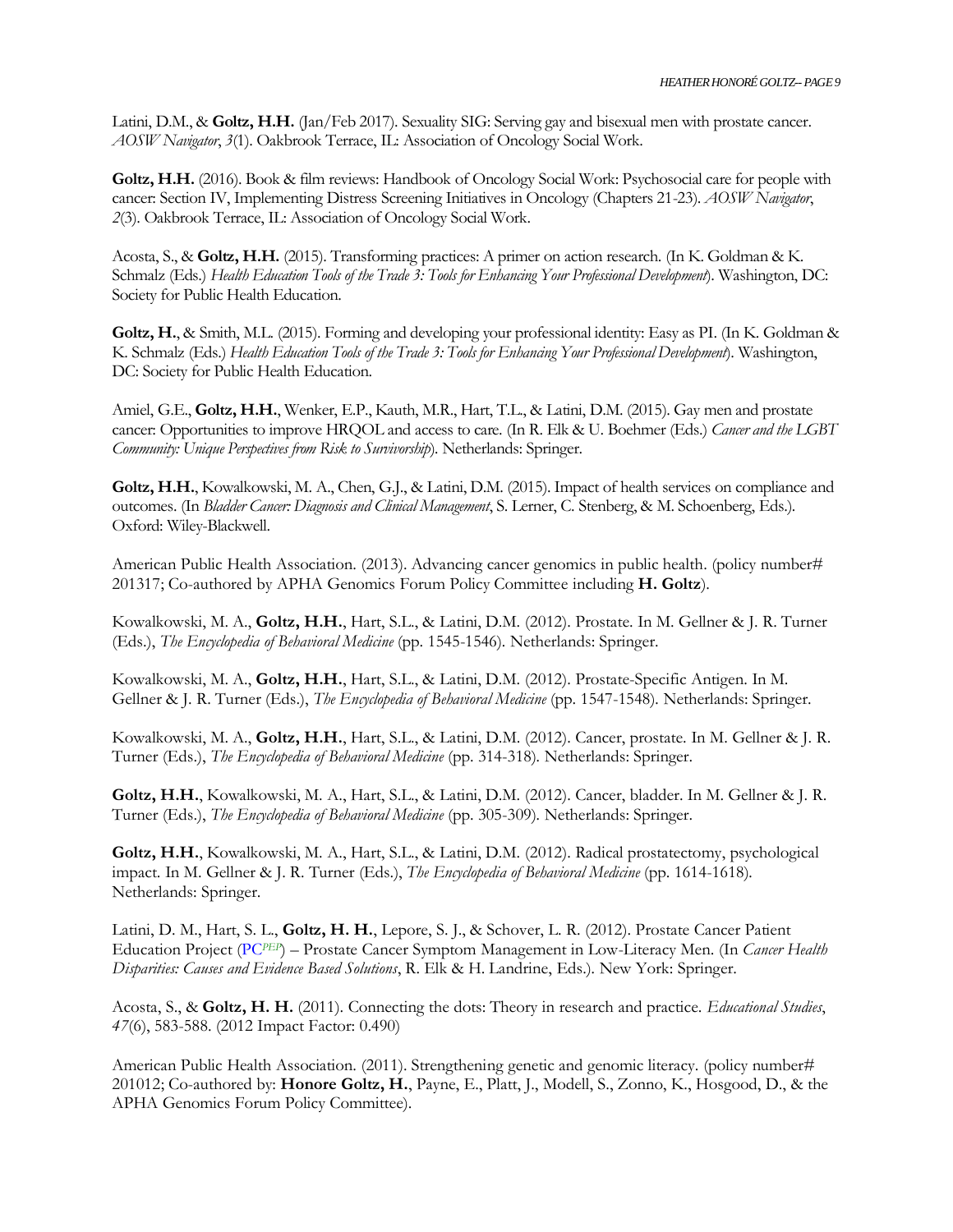**Honore, H.** (2010). Civilized cavemen? Only in Hollywood! *Journal of Sex Research*, *47(*4*)*, 407-409. (2012 Impact Factor: 1.948)

### **PUBLICATIONS** ABSTRACTS

**Goltz, H.H.**, Lepore, S.J., Kowalkowski, M.A., Wittmann, D., Schover, L.R., & Latini, D.M. (2016). Fear of recurrence among low-health-literacy Veterans with Prostate Cancer. *Journal of Psychosocial Oncology*, *34*, 150- 151.

Latini, D.M., Lepore, S.J., **Goltz, H.H.**, Kowalkowski, M.A., Wittmann, D., & Schover, L.R. (2016). Tailoring Symptom Management for Low-Health Literacy Veterans: Longitudinal Results from the **PCPEP** Study. *Journal of Psychosocial Oncology*, *34*, 151-152.

Mohamed, N., **Goltz, H.H.**, Herrera, P., Lee, C.T., & Latini, D.M. (2014). "What's age got to do with it?:" Challenges in medical health care, treatment burden, and post-surgical outcomes in elderly patients with bladder cancer. *Annals of Behavioral Medicine*, *47*(1), S103.

**Goltz, H.H.**, Kowalkowski, M.A., Hart, S.L., & Latini, D.M. (2013). Health literacy lines of communication. Invited presentation at the Australian and New Zealand Urogenital and Prostate (ANZUP) Cancer Trials Group annual meeting, Brisbane, Australia. *Asia-Pacific Journal of Clinical Oncology*, *9*, 26.

**Goltz, H.H.**, Kowalkowski, M.A., & Latini, D.M. (2013). Surviving with bladder cancer management of psychological distress. Invited presentation at the Australian and New Zealand Urogenital and Prostate (ANZUP) Cancer Trials Group annual meeting, Brisbane, Australia. *Asia-Pacific Journal of Clinical Oncology*, *9*, 31.

**Goltz, H.H.**, Kowalkowski, M.A., & Latini, D.M. (2013). Bladder cancer decision-making. (2013). Invited presentation at the Australian and New Zealand Urogenital and Prostate (ANZUP) Cancer Trials Group annual meeting, Brisbane, Australia. *Asia-Pacific Journal of Clinical Oncology*, *9*, 31.

Hart, S.L., **Goltz, H.H.**, Kowalkowski, M.A., & Latini, D.M. (2013). Forgotten subgroups: prostate cancer in gay men. Invited presentation at the Australian and New Zealand Urogenital and Prostate (ANZUP) Cancer Trials Group annual meeting, Brisbane, Australia. *Asia-Pacific Journal of Clinical Oncology*, *9*, 34.

Mohamed, N., **Goltz, H.H.**, Lee, C.T., & Latini, D.M. (2013). Developing bladder cancer survivorship care plans: A qualitative study of survivor perceptions. *Annals of Behavioral Medicine*, *45*, S257.

**Goltz, H.H.**, Mohamed, N., Lee, C.T., & Latini, D.M. (2013). Developing bladder cancer survivorship care plans: A qualitative study of provider perceptions. *Annals of Behavioral Medicine*, *45*, S257.

**Goltz, H.H.**, Kowalkowski, M.A, Amiel, G.E., Lerner, S.P., Lee, C.T., & Latini, D.M. (2012). Gender-based differences in bladder cancer survivorship: An emerging issue in women's health. *Annals of Behavioral Medicine*, *43*, S89.

Kowalkowski, M. A., **Honore Goltz, H.**, Amiel, G.E., Lerner, S.P., Lee, C.T., & Latini, D.M. (2012). Adherence to cystoscopic surveillance and quality of life among nonmuscle-invasive bladder cancer survivors. *Annals of Behavioral Medicine*, *43*, S18.

Goltz, H.H., Kowalkowski, M.A, Amiel, G.E., Lerner, S.P., Lee, C.T., & Latini, D.M. (2012). Assessing quality of life among veteran and non-veteran bladder cancer survivors. *Annals of Behavioral Medicine*, *43*, S90.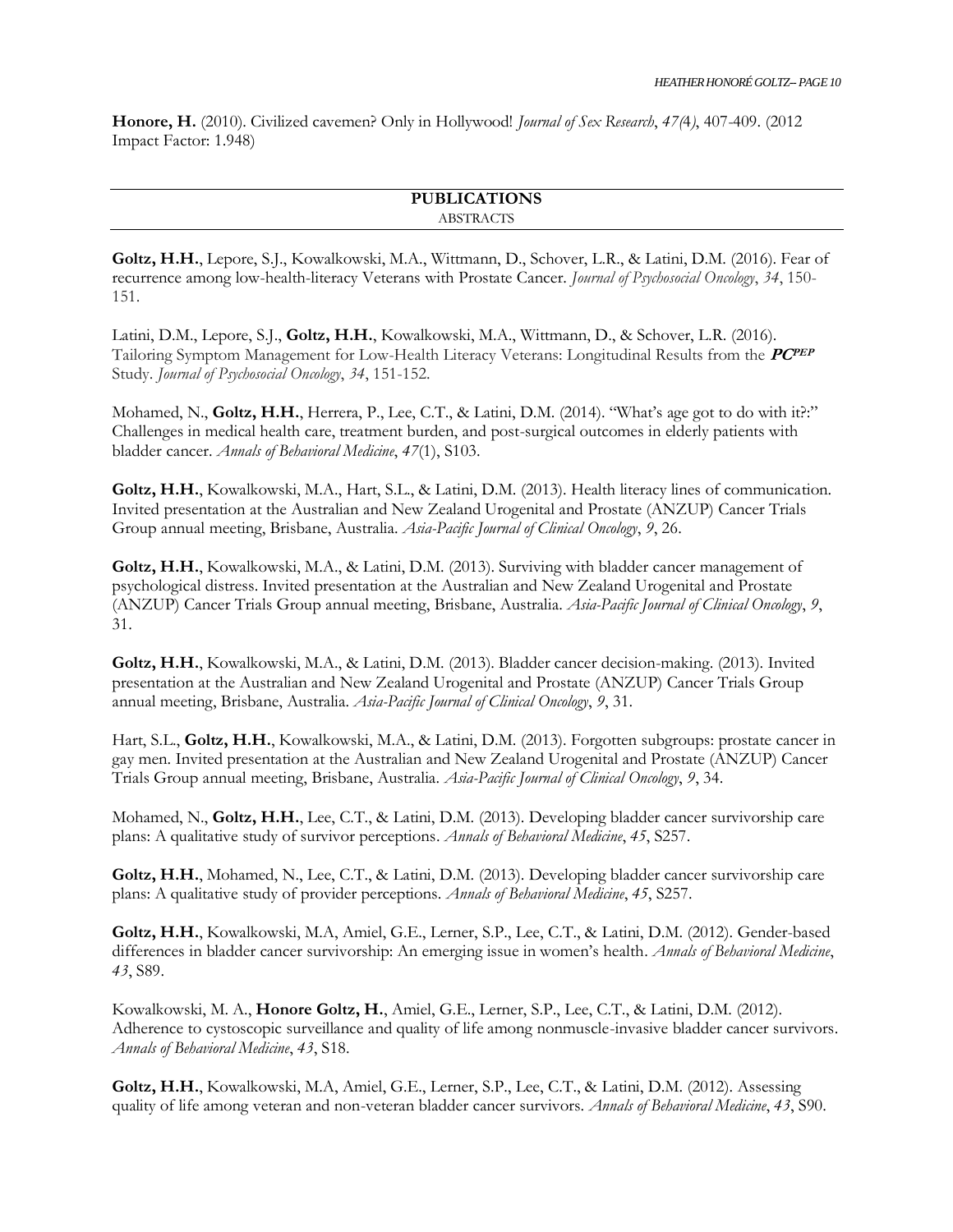**Goltz, H.H.**, Kowalkowski, M.A, Amiel, G.E., Lerner, S.P., & Latini, D.M. (2012). Qualitative assessment of pain in nonmuscle-invasive bladder cancer survivors. *Annals of Behavioral Medicine*, *43*, S165.

Kowalkowski, M. A., **Goltz, H.**, & Latini, D.M. (March/April, 2012). Deficits in health-promoting behaviors among veteran and non-veteran male cancer survivors in Texas. *Cancer Epidemiology Biomarkers and Prevention*, TBD. ("Top 20 ASPO Abstract")

**Honore Goltz, H.**, Kowalkowski, M. A., Amiel, G.E., Lerner, S.P., & Latini, D.M. (2011). Fear of recurrence and bladder cancer survivorship. *Annals of Behavioral Medicine*, *41,* (Suppl.), S160.

Latini, D.M., Lepore, S.J., Hart, S.L., **Honore Goltz, H.**, & Kowalkowski, M.A. (2011). PC-PEP: Preliminary results from an RCT of a telehealth symptom management program for low-health-literacy men treated for localized prostate cancer. *Annals of Behavioral Medicine*, *41*, S61.

**Honore Goltz, H.**, Kowalkowski, M. A., Griffith, D.P., Amiel, G.E., & Latini, D.M. (2010). PC-PEP: preliminary results from a randomized controlled trial of a tailored telehealth symptom management program for low-health-literacy men treated for localized prostate cancer. *Journal of Cancer Education*, *25*.

Kowalkowski, M. A., Amiel, G.E., Lerner, S.P., Latini, D.M., & **Honore Goltz, H.** (2010). Bladder cancer survivors report sexual dysfunction and misinformation: Results of cross-sectional mixed-methods research. *Journal of Cancer Education*, *25*.

**Honore, H.**, Amiel, G.E., Lerner, S.P., & Latini, D.M. (2010). Survivorship and the need for cancer navigation in nonmuscle-invasive bladder cancer. *Annals of Behavioral Medicine*, *39*, S57.

**Honore, H.**, Goodson, P., Chen, G.J., & Latini, D.M. (2009). Explanatory models of genetics and genetic risk among college students. *Journal of Cancer Education*, *24* (S1), 58.

**Honore, H.**, Goodson, P., & Chen, G.J. (2009). "Rolling the dice:" Qualitative data from the Perception of Genetic Risk in Decision-making (PGRID) by College Students study. *Annals of Behavioral Medicine*, 35, S25.

Chen, G.J., Amiel, G.E., Roville, K., Latini, D.M., Yu, H.J., **Honore, H.**, Lerner, S.P. (2009). Cost implication of using urovysion in surveillance care for non-invasive bladder cancer, *The Journal of Urology*, *181*(4), 197.

**Honore, H.**, Goodson, P., & Clark, M.C., (2008). A rare family: Mixed methods analysis of an online support group. *Annals of Behavioral Medicine*, 34, S85.

**Honore, H.** (2007). Simpson's paradox in biomedical research. *Annals of Behavioral Medicine*, 33, S151.

**Honore, H.**, & Goodson, P. (2007). Perception of genetic risk and human mate selection. *Annals of Behavioral Medicine*, 33, S160.

# **TECHNICAL MANUALS & REPORTS** UNPUBLISHED

Datatude, Inc. (April, 2010). Healthy Families Indiana: Final Qualitative Report of Factors Influencing Child Maltreatment in a Sample of Families with Substantiated Claims.

Datatude, Inc. (May, 2008). Odyssey House: Final Evaluation Report, Qualitative Data Analysis Section.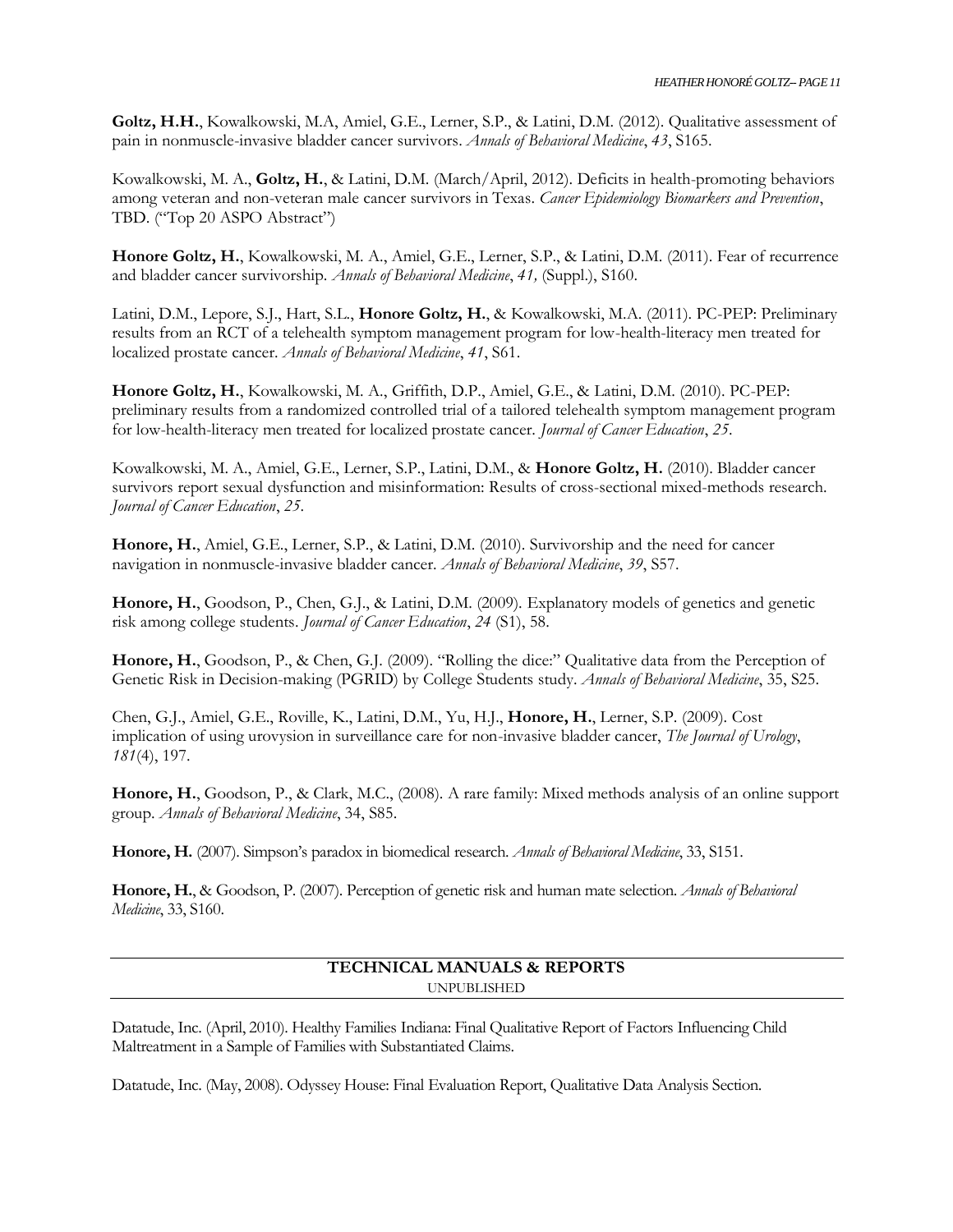Datatude, Inc. (December, 2007). Healthy Families Indiana: Final Evaluation Report, Growth Curve Data Analysis Sections.

Datatude, Inc. (December, 2006). Healthy Families Indiana: Year 3 Evaluation Report, CLSS and HOME Scale and Growth Curve Data Analysis Sections.

Datatude, Inc. (December, 2005). Healthy Families Indiana: Year 3 Evaluation Report, CLSS and FSC Scale Data Analysis Section.

Graduate College of Social Work, University of Houston. (May, 2005). Annual MSW Salary Report.

Datatude, Inc. (March, 2005). Safe and Drug-Free Schools & Communities Evaluation Report: Worthing High School.

Graduate College of Social Work, University of Houston. (May, 2004). Annual MSW Salary Report.

### **PRESENTATIONS**

#### **INVITED MEETINGS**

The GenoCommunity Think Tank: First National Meeting, (September, 2010). St Louis, MO. (Attendance by invitation only, Conveners include Centers for Disease Control and Prevention and Center for Public Health and Community Genomics, University of Michigan School of Public Health.) HSR&D National Meeting on Mental Health and Substance Use Disorders. (April, 2010). Little Rock, AR.

Inaugural Meeting of the Genomics Applications in Practice and Prevention Network (GAPPNet): A National Collaboration for Realizing the Promise of Genomics in Healthcare and Disease Prevention. (October, 2009). (Attendance by invitation only, Conveners include Centers for Disease Control and Prevention, National Institutes of Health, Agency for Healthcare Quality Research, and Center for Public Health and Community Genomics, University of Michigan School of Public Health.)

#### **INVITED PRESENTATIONS**

Bires, J., Wittmann, D., Bolte, S., & **Goltz, H.H.** (May, 2018). Learning Institute: Reclaiming pleasure: Empowering cancer patients to manage their sexual symptoms after cancer treatment. Association of Oncology Social Work, Atlanta, GA.

**Goltz, H.**, Falco, C., Hellsten, M., Petrescu., M., Sampayo, E., & Thomas, T. (December, 2017). Workshop: Using qualitative research to enhance family centered care: Qualitative research fundamentals, Department of Pediatrics Annual Education Retreat, Texas Children's Hospital and Baylor College of Medicine, Houston, TX.

**Goltz, H.** (June, 2017). Formulating qualitative research questions and developing study designs. Getting Started with Qualitative Research Workshop, PHM Faculty Development Series, Texas Children's Hospital and Baylor College of Medicine, Houston, TX.

Bolte, S., **Goltz, H.H.**, & Latini, D.M. (May, 2017). Clinical Practice Intensive Session: Improving sexual health: Clinical practice with sexual minorities. Association of Oncology Social Work, Denver, CO.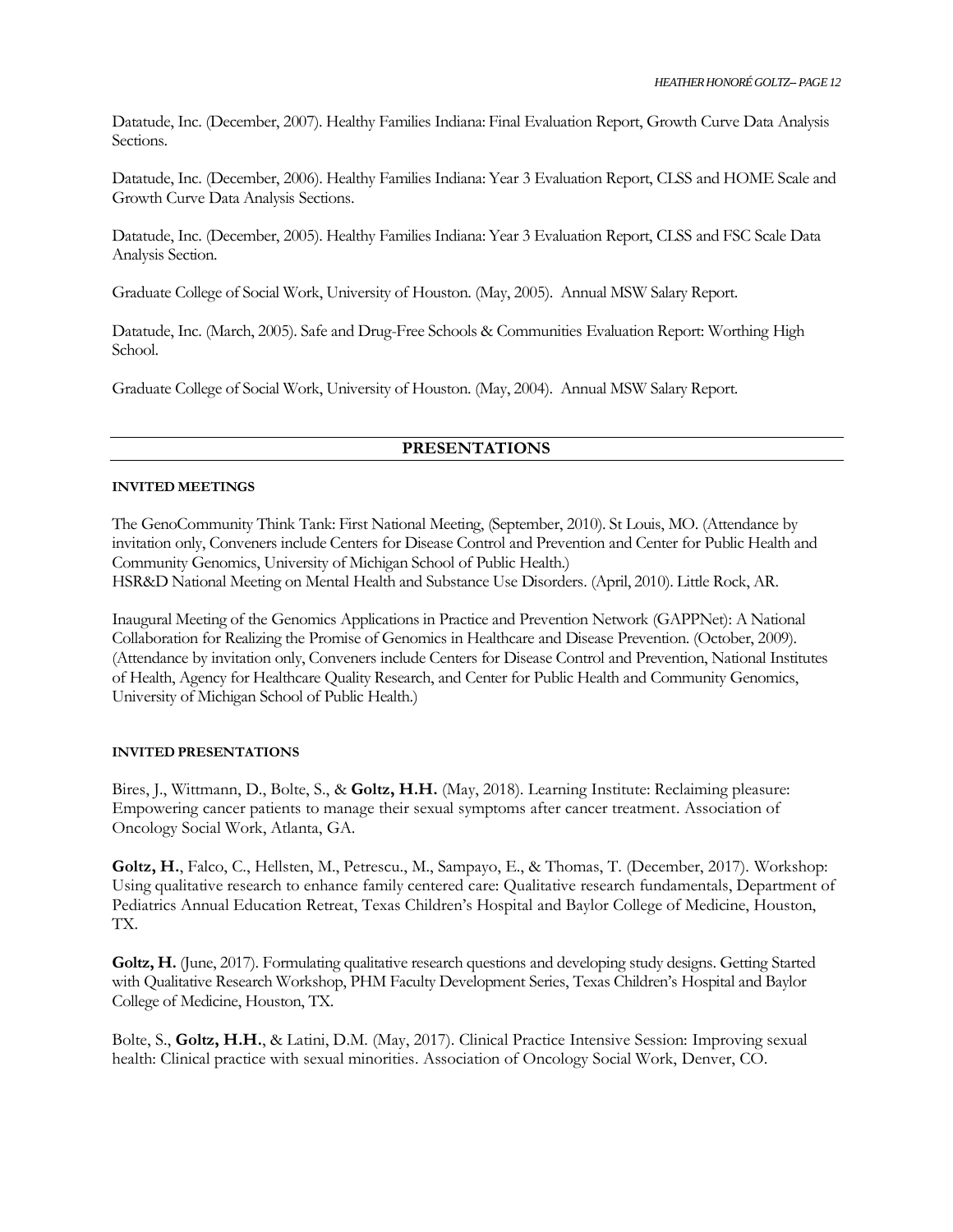**Goltz, H.H.,** McCarty, D., & Smith, D. (November, 2016). Leveraging field education to create a multidimensional and integrated assessment plan. Post-Conference Assessment Academy, Council on Social Work Education (CSWE) Annual Program Meeting, Atlanta, GA.

Goltz, H. (November, 2015). Taking sexual health histories of older adult patients. Agencies for Gerontology Intercultural Field Training (AGIFT) Fellowship Meeting, Houston, TX.

Goltz, H. (February, 2015). "What's your story?:" Taking sexual health histories of older adult patients. 4<sup>th</sup> Annual Symposium on Gerontology-Geriatrics Awareness and Education, Houston, TX.

**Goltz, H.** (July, 2014). Sexual dysfunction among nonmuscle-invasive bladder cancer survivors: Results of mixed methods research. VA HSR&D Center of Innovation, Houston, TX.

Goltz, H. (April, 2014). Exploring the unknown planet of bladder cancer. 3<sup>rd</sup> Annual WOCN Conference, Houston Methodist Hospital & The Center for Professional Excellence, Houston, TX.

**Goltz, H.** (February, 2014). Ignoring the "elephant in the room:" The sexual health of older minority adults in the U.S. 3<sup>rd</sup> Annual Symposium on Gerontology-Geriatrics Awareness and Education, Houston, TX.

**Goltz, H.H.**, Kowalkowski, M.A., Hart, S.L., & Latini, D.M. (July, 2013). Health literacy lines of communication. Invited presentation at the Australian and New Zealand Urogenital and Prostate (ANZUP) Cancer Trials Group annual meeting, Brisbane, Australia. *Asia-Pacific Journal of Clinical Oncology*, *9*, 26.

**Goltz, H.H.**, Kowalkowski, M.A., & Latini, D.M. (July, 2013). Surviving with bladder cancer management of psychological distress. Invited presentation at the Australian and New Zealand Urogenital and Prostate (ANZUP) Cancer Trials Group annual meeting, Brisbane, Australia. *Asia-Pacific Journal of Clinical Oncology*, *9*, 31.

**Goltz, H.H.**, Kowalkowski, M.A., & Latini, D.M. (July, 2013). Bladder cancer decision-making. (2013). Invited presentation at the Australian and New Zealand Urogenital and Prostate (ANZUP) Cancer Trials Group annual meeting, Brisbane, Australia. *Asia-Pacific Journal of Clinical Oncology*, *9*, 31.

Hart, S.L., **Goltz, H.H.**, Kowalkowski, M.A., & Latini, D.M. July, 2013). Forgotten subgroups: prostate cancer in gay men. Invited presentation at the Australian and New Zealand Urogenital and Prostate (ANZUP) Cancer Trials Group annual meeting, Brisbane, Australia. *Asia-Pacific Journal of Clinical Oncology*, *9*, 34.

Goltz, H. (February, 2013). Sex matters: Careers at the intersection of sexuality and gerontology. 2<sup>nd</sup> Annual Symposium on Gerontology-Geriatrics Awareness and Education, Houston, TX.

Goltz, H. (February, 2012). Health, Aging, & Sexuality. 1<sup>st</sup> Annual Symposium on Gerontology-Geriatrics Awareness and Education, Houston, TX.

Honore Goltz, H. (September, 2010). The NHES: A potential framework for designing and evaluating PreK-12<sup>th</sup> genomic health education. The GenoCommunity Think Tank: First National Meeting, St. Louis, MO.

**Honore, H.**, Delissaint, D., Davis, N., Watkins, D., Arekere, D., Green, L., & Rivers, B. (January, 2007). Collaboration between health educators and social workers: Better for clients, better for professionals. Educational Research Exchange (ERE), College of Education and Human Development, Texas A&M University, College Station, TX.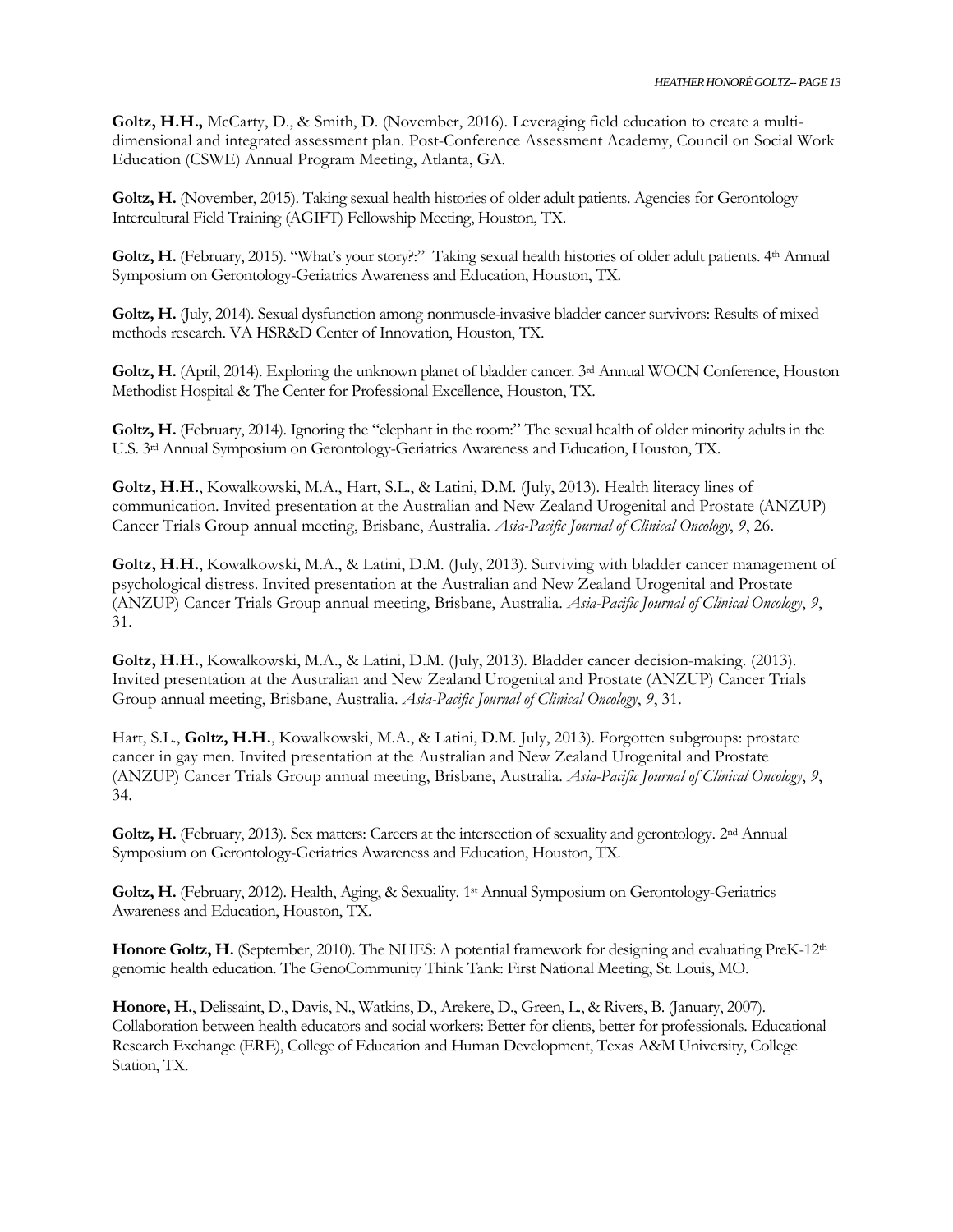#### **CONFERENCE PRESENTATIONS**

#### *Under review*

*N/A*

#### *Oral*

Smith, M.L., Towne, S.D., Bergeron, C.D., Zhang, D., McCord, C., **Goltz, H.H.**, Meir, N., & Ory, M.G. (March, 2018). Geographic disparities associated with travel to medical care and attendance in programs to prevent/manage chronic illness. American Academy of Health Behavior, Portland, OR.

**Goltz, H.H.**, & Latini, D.M. (November, 2017). "Hidden In Plain Sight:" A case study highlighting unmet needs among sexual minority bladder cancer survivors. Society for the Scientific Study of Sexuality, Atlanta, GA.

**Goltz, H.H.**, Bergeron, C.D., Ory, M.G., & Smith, M.L. (November, 2017). Sexual Behaviors Associated with Pap Testing among Unmarried Middle-aged and Older Women. Society for the Scientific Study of Sexuality, Atlanta, GA.

**Goltz, H.H.**, Lepore, S.J., Kowalkowski, M.A., Wittmann, D., Schover, L.R., & Latini, D.M. (May, 2016). Fear of recurrence among low-health-literacy Veterans with prostate cancer. Association of Oncology Social Work, Tampa, FL.

Latini, D.M., Lepore, S.J., **Goltz, H.H.**, Kowalkowski, M.A., Wittmann, D., & Schover, L.R. (May, 2016). Tailoring Symptom Management for Low-Health Literacy Veterans: Longitudinal Results From the **PCPEP** Study. Association of Oncology Social Work, Tampa, FL.

Acosta, S.T., Chen, X., & **Goltz. H.** (April, 2016). Breakfast of innovators: Action research, scholarship, and bilingual education. American Educational Research Association, Washington, DC.

Kowalkowski, M. A., Wittmann, D.A., Latini, D.M., & **Goltz, H.** (May, 2015). Addressing sexual health with pelvic cancer survivors: A mixed-methods study of nonmuscle-invasive bladder cancer. Association of Oncology Social Work, Seattle, WA.

Umarji, R., Lee, C., **Goltz, H.**, Latini, D., & Wittmann, D. (May, 2015). Quality of life and sexual health function in bladder cancer surgery survivors who underwent cystectomy. Association of Oncology Social Work, Seattle, WA.

Hart, S.L., Torbit, L., Wittmann, D., **Goltz, H.**, & Latini, D. (May, 2015). Addressing sexual health with survivors of pelvic cancers: Managing symptoms and distress in Gay men with prostate cancer. Association of Oncology Social Work, Seattle, WA.

Wernet, S., Goins, A., **Goltz, H.**, McCarty, D., & Smith, D. (April, 2015). Virtualizing the educational experience. University of Houston System Innovative Technology & Learning Symposium, University of Houston, Houston, TX.

Wernet, S., Goins, A., Goltz, H., McCarty, D., & Smith, D. (April, 2015). Virtualizing the educational experience.  $4<sup>th</sup>$ Annual Technology and Learning Conference, University of Houston-Downtown, Houston, TX.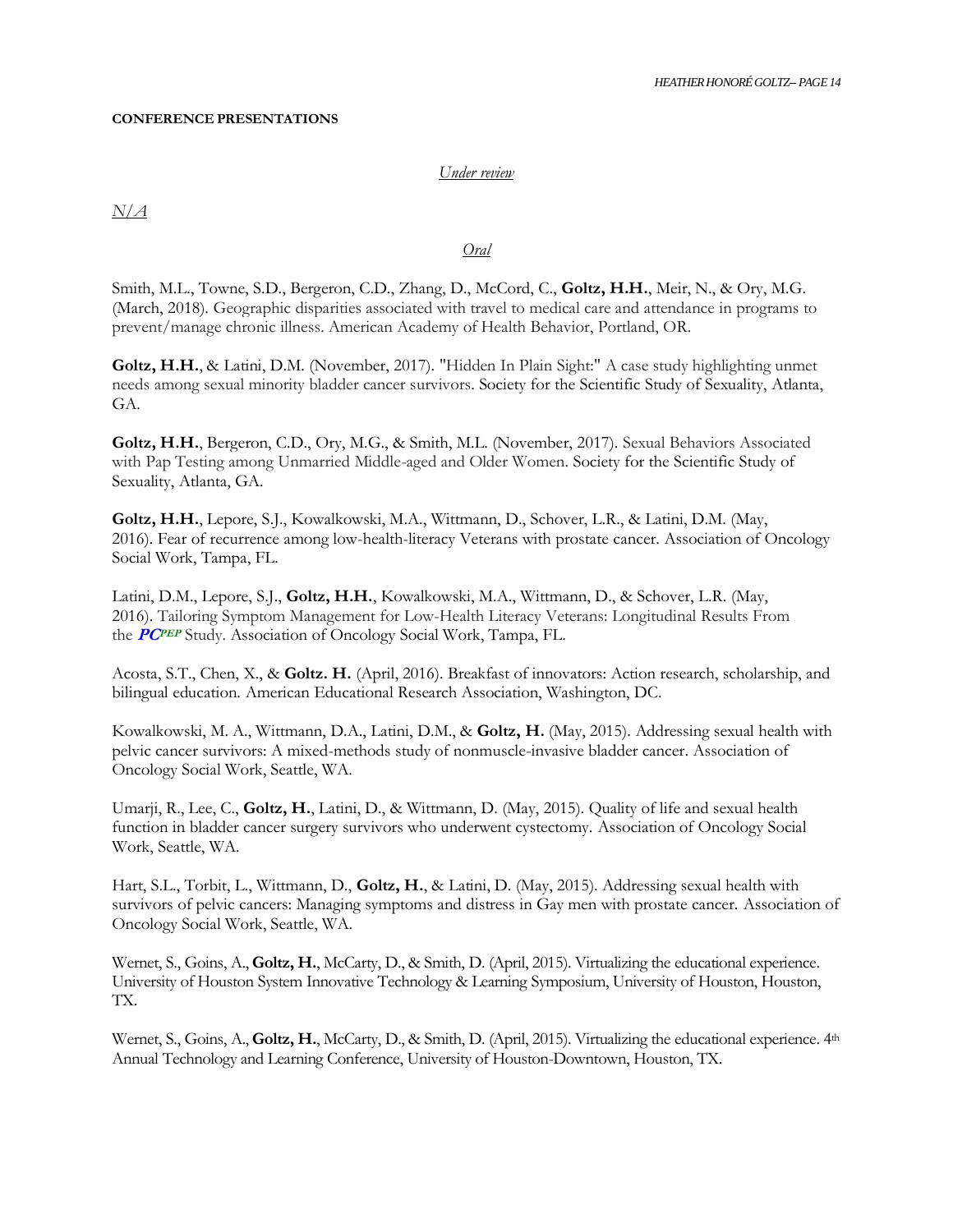+Motlaugh, A. S., Goltz, H. H., & Smith, M. L. (April, 2015). Veteran health in Georgia—Strategies for integrating community- and government-based healthcare systems*.* Georgia Public Health Association Annual Conference, Atlanta, GA.

@Chen, C.C., Cruz, A.T., **Goltz, H.H.**, & Sampayo, E.M. (March, 2014). Stakeholders' perspectives on building health systems in rural Uganda. Connect Global Health Conference, Houston, TX.

Mohamed, N., **Goltz, H.H.**, Lee, C.T., & Latini, D.M. (September, 2013). Developing bladder cancer survivorship care plans: A qualitative study of survivor perceptions. International Cancer Education Conference, Joint Annual Meeting of AACE, CPEN, and EACE, Seattle, WA.

\***Goltz, H.**, Hajdik, L., & Mendoza, Y. (April, 2013). Using digital storytelling software to facilitate undergraduate courses. 2nd Annual Technology and Learning Conference, University of Houston-Downtown, Houston, TX.

Mohamed, N., **Goltz, H.H.**, Lee, C.T., & Latini, D.M. (March, 2013). Developing bladder cancer survivorship care plans: A qualitative study of survivor perceptions. Society for Behavioral Medicine, San Francisco, CA.

**Goltz, H.H.**, Mohamed, N., Lee, C.T., & Latini, D.M. (March, 2013). Developing bladder cancer survivorship care plans: A qualitative study of provider perceptions. Society for Behavioral Medicine, San Francisco, CA.

Smith, M.L., **Goltz, H.H.**, Wilson, K., Dickerson, J., & Ory, M.G. (November, 2012). Exploring sexual behaviors and health communication among older adult females. Society for the Scientific Study of Sexuality, Tampa, FL.

Smith, M.L., **Goltz, H. H.**, Dickerson, J., Pulczinski, J., & Ory, M.G. (October, 2012). Preferred sources of receiving health-related messages among adult females with recent screening mammography. American Public Health Association, San Francisco, CA.

**Goltz, H.H.**, Kowalkowski, M.A, Amiel, G.E., Lerner, S.P., & Latini, D.M. (April, 2012). Qualitative assessment of pain in nonmuscle-invasive bladder cancer survivors. Society for Behavioral Medicine, New Orleans, LA.

Kowalkowski, M. A., **Honore Goltz, H.**, Amiel, G.E., Lerner, S.P., & Latini, D.M. (March, 2012). Deficits in health-promoting behaviors among veteran and non-veteran male cancer survivors in Texas. American Society of Preventive Oncology, Washington, DC.

**Honore Goltz, H.**, Kowalkowski, M. A., Amiel, G.E., Lerner, S.P., & Latini, D.M. (January, 2012). Emerging gender-based differences in the psychosocial needs of bladder cancer survivors. Society for Social Work and Research, Washington, DC.

Hinojosa-Lindsey, M., **Honore Goltz, H.**, & Latini, D.M. (November, 2011). If it isn't one thing, it's another: Sexual dysfunction in bladder cancer survivors. Society for the Scientific Study of Sexuality, Houston, TX.

Kauth, M., Helmer, D., Latini, D.M., Houlette, C., Hosain, M., **Honore Goltz, H.**, & Ettiene, S. (November, 2011). What non-VA therapists should know about Veterans sexual health issues and how they can help. Symposium presented at the Society for the Scientific Study of Sexuality, Houston, TX.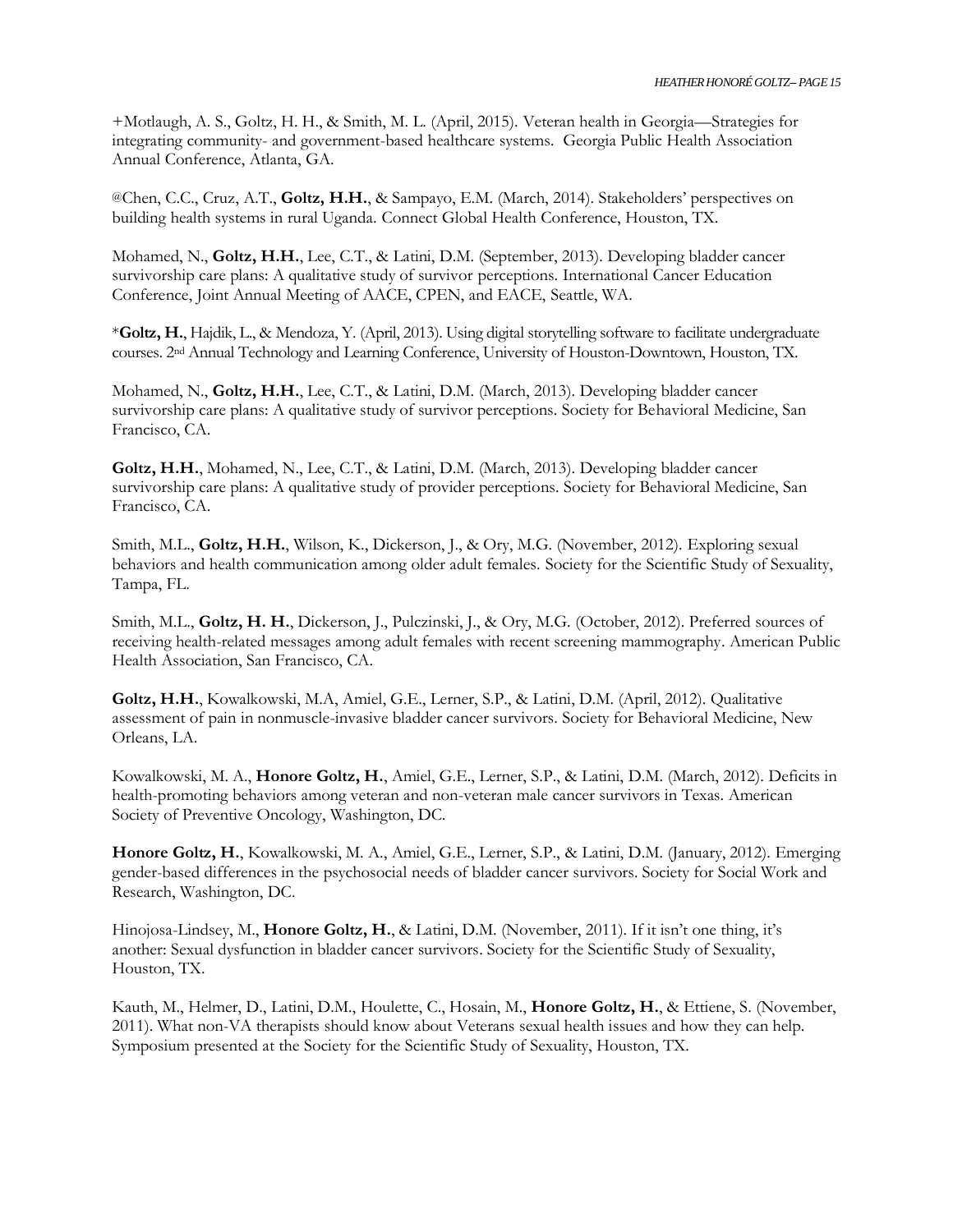Kowalkowski, M. A., **Honore Goltz, H.**, Amiel, G.E., Lerner, S.P., & Latini, D.M. (October, 2011). Deficits in health-promoting behaviors among veteran and non-veteran male cancer survivors in Texas. 7th Annual Meeting of the Association of VA Hematology/Oncology, Kansas City, MO.

Hudnall, G.E., **Honore Goltz, H.**, Huddleston, C., & Lee, R.E. (April, 2011). The secrets to a successful research career: Using mentoring to increase research productivity. Society for Behavioral Medicine, Washington, DC.

Latini, D.M., Lepore, S.J., Hart, S.L., **Honore Goltz, H.**, & Kowalkowski, M.A. (April, 2011). PC-PEP: Preliminary results from an RCT of a telehealth symptom management program for low-health-literacy men treated for localized prostate cancer. Society for Behavioral Medicine, Washington, DC.

**Honore Goltz, H.**, Kowalkowski, M. A., Amiel, G.E., Lerner, S.P., & Latini, D.M. (November, 2010). Disease-specific literacy among nonmuscle-invasive bladder cancer survivors. 8<sup>th</sup> Annual Dan L. Duncan Cancer Center Symposium, Houston, TX.

Kowalkowski, M. A., Amiel, G.E., Lerner, S.P., Latini, D.M., & **Honore Goltz, H.** (November, 2010). Bladder cancer survivors report sexual dysfunction and misinformation: Results of cross-sectional mixedmethods research. 1st Annual Cancer Prevention & Research Institute of Texas (CPRIT) Conference, Austin, TX.

**Honore Goltz, H.**, Acosta, S., Honore-Jones, M., Chen, L-S., Latini, D.M., & Goodson, P. (November, 2010). Exploring the relationship between genetic stigma and sexual decision-making among college students. American Public Health Association, Denver, CO.

**Honore Goltz, H.**, Kowalkowski, M. A., Amiel, G.E., Griffith, D.P., & Latini, D.M. (October, 2010). PC-PEP: preliminary results from a randomized controlled trial of a tailored telehealth symptom management program for low-health-literacy men treated for localized prostate cancer. International Cancer Education Conference, Joint Annual Meeting of AACE, CPEN, and EACE, San Diego, CA.

Kowalkowski, M. A., Amiel, G.E., Lerner, S.P., Latini, D.M., & **Honore Goltz, H.** (October, 2010). Bladder cancer survivors report sexual dysfunction and misinformation: Results of cross-sectional mixed-methods research. International Cancer Education Conference, Joint Annual Meeting of AACE, CPEN, and EACE, San Diego, CA.

**Honore, H.**, Amiel, G.E., Lerner, S.P., & Latini, D.M. (April, 2010). Survivorship and the need for cancer navigation in nonmuscle-invasive bladder cancer. Society of Behavioral Medicine, Seattle, WA.

**Honore, H.**, Goodson, P., & Chen, G.J. (April, 2009). "Rolling the dice:" Qualitative data from the Perception of Genetic Risk in Decision-making (PGRID) by College Students study. Society of Behavioral Medicine, Montreal, Canada.

**Honore, H.**, & Goodson, P. (November, 2008). Religious and moral beliefs' impact on sexual and reproductive decision-making in the Perception of Genetic Risk in Decision-making (PGRID) by College Students study. Society for the Scientific Study of Sexuality, San Juan, Puerto Rico.

Chen, L-S., Vaz, S., & **Honore, H.** (October, 2008). Public health without borders: Collaboration between public health educators and genetic counselors. American Public Health Association, San Diego, CA.

Smith, M.L., & **Honore, H.** (February, 2008). Effect Size Reporting in Current Health Education Literature. Paper presented at the Southwestern Educational and Research Association (SERA), New Orleans, LA.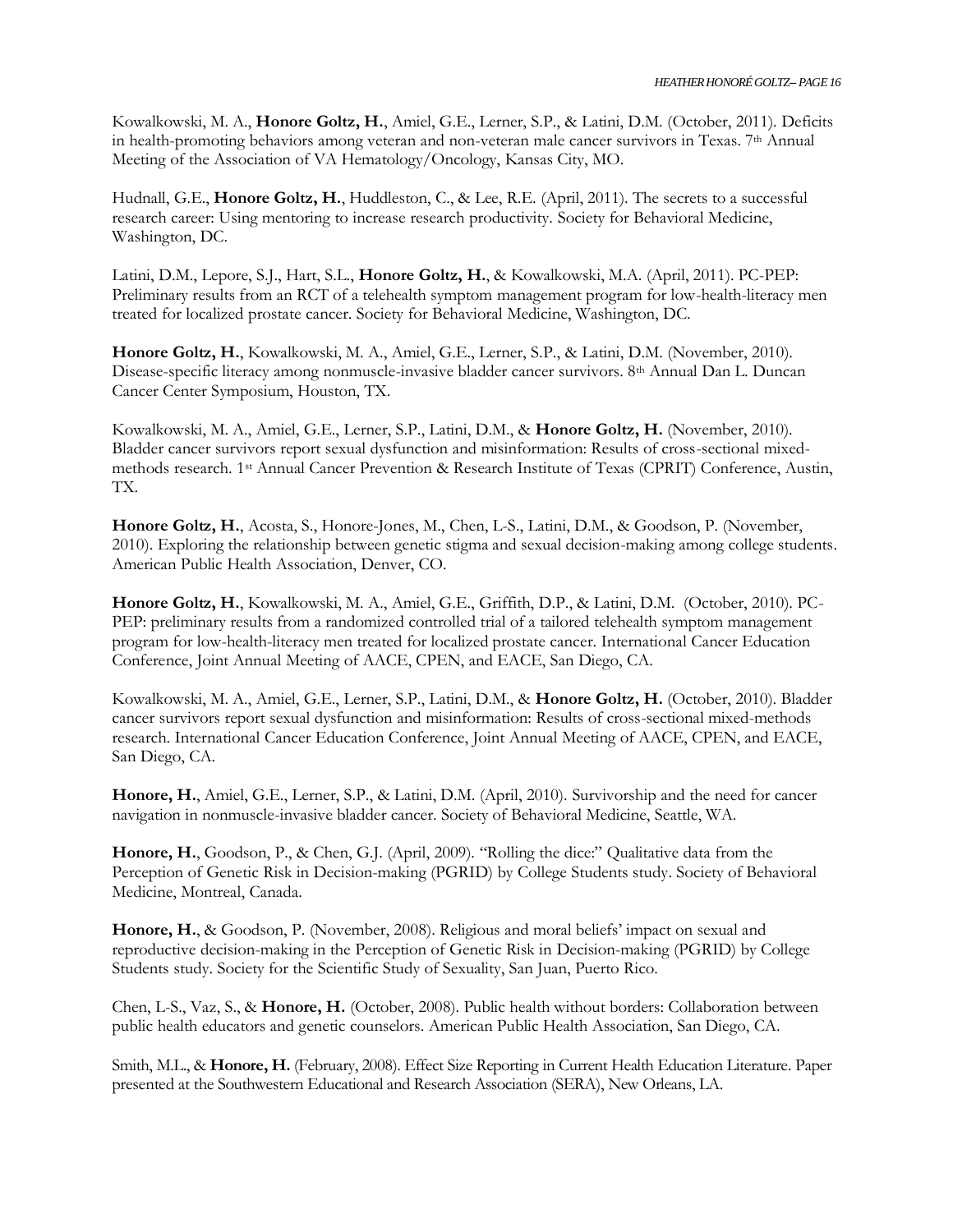**Honore, H.**, Delissaint, D., Davis, N., Watkins, D., Arekere, D., Green, L., & Rivers, B. (November, 2006). Collaboration between health educators and social workers: Better for clients, better for professionals. American Public Health Association, Boston, MA.

**Honore, H.** (February, 2006). Simpson's Paradox: A concept underlying the importance of Hierarchical Linear Modeling (HLM). Southwestern Educational and Research Association (SERA), Austin, TX.

#### *Poster*

+Bergman, M., & **Goltz, H.H.** (November, 2016). U.S. newborn screening and economic evaluations: Should quality matter? American Society of Health Economists, Philadelphia, PA.

Herrel, L.A., Umarji, R., Lee, C., **Goltz, H.**, Latini, D., & Wittmann, D. (May, 2015). Sexual function changes in bladder cancer patients undergoing cystectomy. American Urological Association, New Orleans, LA.

Umarji, R., Lee, C., **Goltz, H.**, Latini, D., & Wittmann, D. (December, 2014). Quality of life and sexual health function in bladder cancer surgery patients who underwent cystectomy. Society of Urologic Oncology (SUO), Bethesda, MD.

Umarji, R., Lee, C., **Goltz, H.**, Latini, D., & Wittmann, D. (November, 2014). Quality of life and sexual health function in bladder cancer surgery patients who underwent cystectomy. Sexual Medicine Society of North America (SMSNA), Miami, FL.

Umarji, R., Lee, C., **Goltz, H.**, Latini, D., & Wittmann, D. (October, 2014). Sexual function in bladder cancer surgery patients who underwent cystectomy. Annual Michigan Institute for Clinical & Health Research (MICHR) Symposium, Ann Arbor, MI.

Latini, D.M., Quale, D.Z., Lee, C.T., Wittmann, D.A., & **Goltz, H.H.** (May, 2014). A new oncology social work paradigm: Supporting the unique psychosocial needs of bladder cancer patients, survivors, and caregivers. Association of Oncology Social Work, Baltimore, MD.

@Chen, C.C., Cruz, A.T., **Goltz, H.H.**, & Sampayo, E.M. (April, 2014). Blueprints for building a sustainable urgent and emergent care clinic in rural Uganda: Stakeholders' perspective. Pediatric Academic Societies (PAS) and Asian Society for Pediatric Research (ASPR), Vancouver, Canada.

Mohamed, N., **Goltz, H.H.**, Herrera, P., Lee, C.T., & Latini, D.M. (April, 2014). "What's age got to do with it?:" Challenges in medical health care, treatment burden, and post-surgical outcomes in elderly patients with bladder cancer. Society for Behavioral Medicine, Philadelphia, PA.

Amiel, G.E., Kowalkowski, M.A, **Goltz, H.H.**, & Latini, D.M. (September, 2013). Health-related quality of life in muscle invasive vs. non-muscle invasive bladder cancer. International Cancer Education Conference, Joint Annual Meeting of AACE, CPEN, and EACE, Seattle, WA.

**Goltz, H.H.**, Mohamed, N., Lee, C.T., & Latini, D.M. (September, 2013). Developing bladder cancer survivorship care plans: A qualitative study of provider perceptions. International Cancer Education Conference, Joint Annual Meeting of AACE, CPEN, and EACE, Seattle, WA.

+Bergman, M., **Goltz, H.H.**, & Regier, D. (November, 2012). Genetic numeracy in college students: A quantitative analysis. American Society of Human Genetics, San Francisco, CA.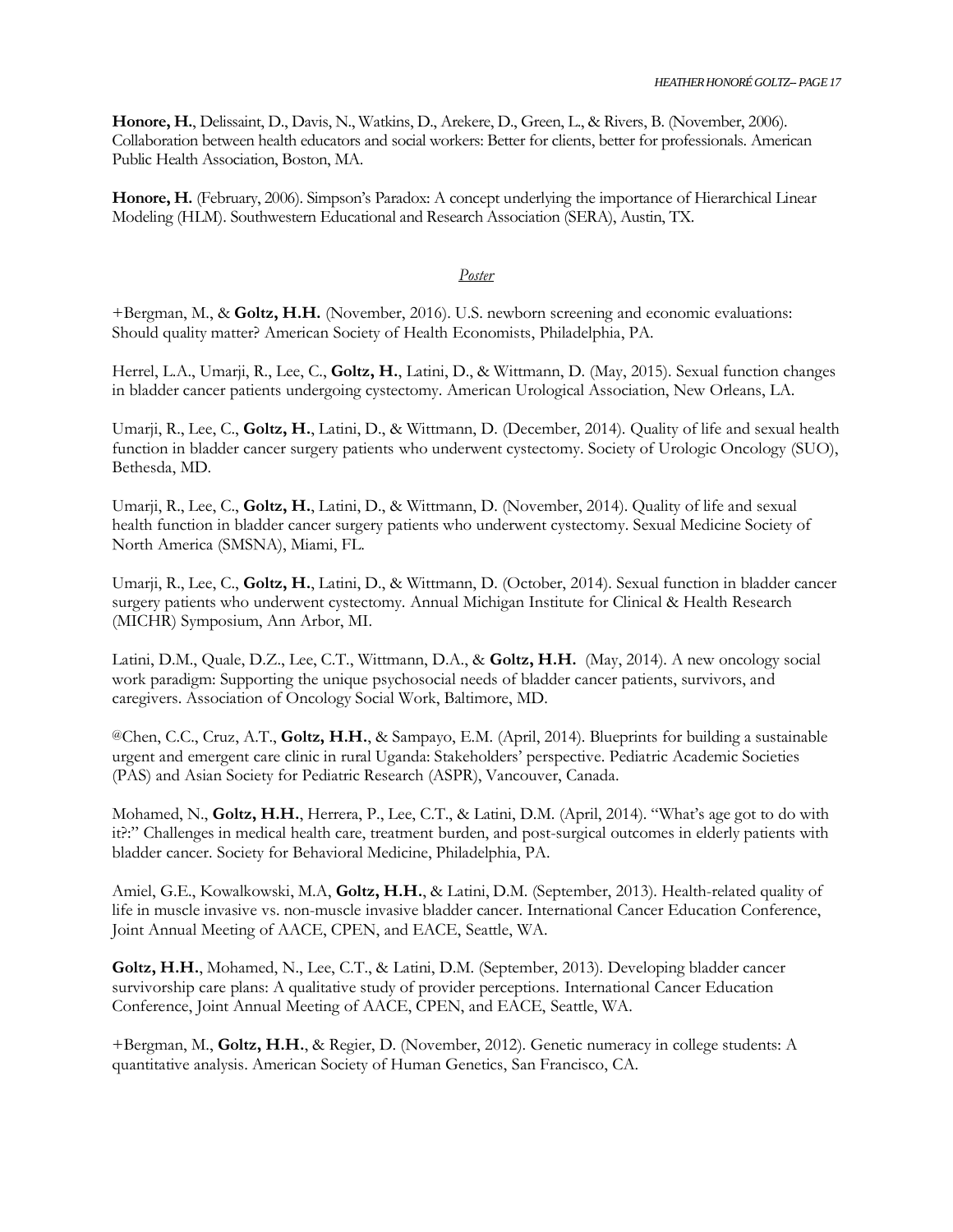Goltz, H.H., Kowalkowski, M.A, Amiel, G.E., Lerner, S.P., Lee, C.T., & Latini, D.M. (April, 2012). Genderbased differences in bladder cancer survivorship: An emerging issue in women's health. Society for Behavioral Medicine, New Orleans, LA.

Kowalkowski, M. A., **Honore Goltz, H.**, Amiel, G.E., Lerner, S.P., Lee, C.T., & Latini, D.M. (April, 2012). Adherence to cystoscopic surveillance and quality of life among nonmuscle-invasive bladder cancer survivors. Society of Behavioral Medicine, New Orleans, LA.

**Goltz, H.H.**, Kowalkowski, M.A, Amiel, G.E., Lerner, S.P., Lee, C.T., & Latini, D.M. (April, 2012). Assessing quality of life among veteran and non-veteran bladder cancer survivors. Society for Behavioral Medicine, New Orleans, LA.

Smith, M.L., Ahn, S., **Honore Goltz, H.**, Dickerson, J., & Ory, M.G. (March, 2012). Correlates of CVD and Discussing Sexual Issues with Physicians among Male Military Veterans. American Society on Aging, Washington, DC.

Hosain, M., Latini, D., Kauth, M., **Honore Goltz, H.**, & Helmer, D. (November, 2011). Burden and risk factors of sexual dysfunction among young combat veterans. Sexual Medicine Society of North America, Las Vegas, NV.

Kowalkowski, M. A., **Honore Goltz, H.**, Amiel, G.E., Lerner, S.P., & Latini, D.M. (November, 2011). Deficits in health-promoting behaviors among veteran and non-veteran male cancer survivors in Texas. Cancer Prevention & Research Institute of Texas (CPRIT) Conference, Austin, TX.

**Honore Goltz, H.**, Kowalkowski, M. A., Amiel, G.E., Lerner, S.P., & Latini, D.M. (November, 2011). Emerging gender-based differences in the psychosocial needs of bladder cancer survivors. Cancer Prevention & Research Institute of Texas (CPRIT) Conference, Austin, TX.

Kowalkowski, M. A., **Honore Goltz, H.**, Amiel, G.E., Lerner, S.P., & Latini, D.M. (November, 2011). Current smoking predicts non-adherence to cystoscopic monitoring among nonmuscle-invasive bladder cancer survivors. Cancer Prevention & Research Institute of Texas (CPRIT) Conference, Austin, TX.

Smith, M.L., Ahn, S., **Honore Goltz, H.**, Menn, M., Dickerson, J., & Ory, M.G. (October, 2011). Correlates of chronic disease and patient-provider discussions among middle-aged and older adult males: Associations with sexual dysfunction. American Public Health Association, Washington, DC.

Kowalkowski, M. A., **Honore Goltz, H.**, Petersen, N.J., Amiel, G.E., Lerner, S.P., & Latini, D.M. (October, 2011). Current smoking predicts non-adherence to cystoscopic monitoring among nonmuscle-invasive bladder cancer survivors. 7<sup>th</sup> Annual Meeting of the Association of VA Hematology/Oncology, Kansas City, MO.

Hosain, M., Latini, D., Kauth, M., **Honore Goltz, H.**, & Helmer, D. (August, 2011). Association between sexual dysfunction and mental health among primary care young OEF/OIF veterans. 5<sup>th</sup> Annual VHA Mental Health Conference, Baltimore, MD.

**Honore Goltz, H.**, Kowalkowski, M. A., Amiel, G.E., Lerner, S.P., & Latini, D.M. (April, 2011). Fear of recurrence and bladder cancer survivorship. Society of Behavioral Medicine, Washington, DC.

Kowalkowski, M. A., **Honore Goltz, H.**, Amiel, G.E., Lerner, S.P., & Latini, D.M. (March, 2011). Current smoking predicts non-adherence to cystoscopic monitoring among nonmuscle-invasive bladder cancer survivors. American Society of Preventive Oncology, Las Vegas, NV.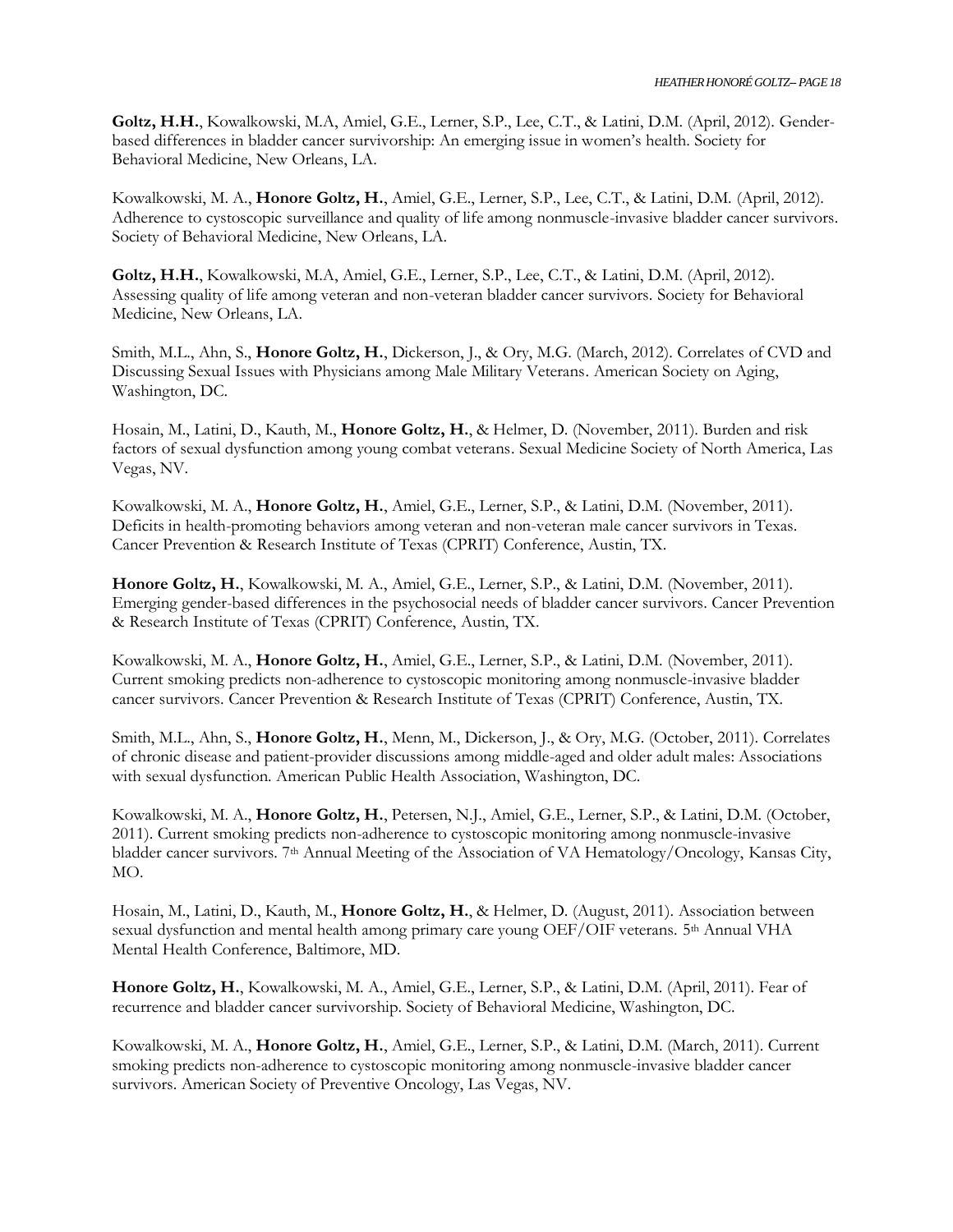**Honore Goltz, H.**, Kowalkowski, M. A., Amiel, G.E., Griffith, D.P., & Latini, D.M. (January, 2011). PC-PEP: preliminary results from a randomized controlled trial of a tailored telehealth symptom management program for low-health-literacy men treated for localized prostate cancer. First Cancer Survivorship Research Symposium, M.D. Anderson Cancer Center, Houston, TX.

**Honore Goltz, H.**, Amiel, G.E., Lerner, S.P., & Latini, D.M. (January, 2011). Nonmuscle-invasive bladder cancer survivors indicate preference for cancer navigation. First Cancer Survivorship Research Symposium, M.D. Anderson Cancer Center, Houston, TX.

**Honore Goltz, H.**, Kowalkowski, M. A., Amiel, G.E., Lerner, S.P., & Latini, D.M. (January, 2011). Disease specific literacy among nonmuscle-invasive bladder cancer survivors. First Cancer Survivorship Research Symposium, M.D. Anderson Cancer Center, Houston, TX.

Kowalkowski, M. A., Amiel, G.E., Lerner, S.P., Latini, D.M., & **Honore Goltz, H.** (January, 2011). Bladder cancer survivors report sexual dysfunction and misinformation: Results of cross-sectional mixed-methods research. First Cancer Survivorship Research Symposium, M.D. Anderson Cancer Center, Houston, TX.

**Honore Goltz, H.**, Kowalkowski, M. A., Amiel, G.E., Griffith, D.P., & Latini, D.M. (November, 2010). PC-PEP: preliminary results from a randomized controlled trial of a tailored telehealth symptom management program for low-health-literacy men treated for localized prostate cancer. 8th Annual Dan L. Duncan Cancer Center Symposium, Houston, TX.

**Honore Goltz, H.**, Amiel, G.E., Lerner, S.P., & Latini, D.M. (November, 2010). Nonmuscle-invasive bladder cancer survivors indicate preference for cancer navigation. 8th Annual Dan L. Duncan Cancer Center Symposium, Houston, TX.

**Honore Goltz, H.**, Kowalkowski, M. A., Amiel, G.E., Lerner, S.P., & Latini, D.M. (November, 2010). Disease-specific literacy among nonmuscle-invasive bladder cancer survivors. 8th Annual Dan L. Duncan Cancer Center Symposium, Houston, TX.

Kowalkowski, M. A., **Honore Goltz, H.**, Amiel, G.E., Lerner, S.P., & Latini, D.M. (November, 2010). Current smoking predicts non-adherence to cystoscopic monitoring among nonmuscle-invasive bladder cancer survivors. 8th Annual Dan L. Duncan Cancer Center Symposium, Houston, TX.

Kowalkowski, M. A., Amiel, G.E., Lerner, S.P., Latini, D.M., & **Honore Goltz, H.** (November, 2010). Bladder cancer survivors report sexual dysfunction and misinformation: Results of cross-sectional mixedmethods research. 8th Annual Dan L. Duncan Cancer Center Symposium, Houston, TX.

**Honore Goltz, H.**, Kowalkowski, M. A., Griffith, D.P., Amiel, G.E., & Latini, D.M. (November, 2010). PC-PEP: preliminary results from a randomized controlled trial of a tailored telehealth symptom management program for low-health-literacy men treated for localized prostate cancer. 1st Annual Cancer Prevention & Research Institute of Texas (CPRIT) Conference, Austin, TX.

**Honore Goltz, H.**, Amiel, G.E., Lerner, S.P., & Latini, D.M. (November, 2010). Nonmuscle-invasive bladder cancer survivors indicate preference for cancer navigation. 1st Annual Cancer Prevention & Research Institute of Texas (CPRIT) Conference, Austin, TX.

**Honore Goltz, H.**, Kowalkowski, M. A., Amiel, G.E., Lerner, S.P., & Latini, D.M. (November, 2010). Disease specific literacy among nonmuscle-invasive bladder cancer survivors . 1<sup>st</sup> Annual Cancer Prevention & Research Institute of Texas (CPRIT) Conference, Austin, TX.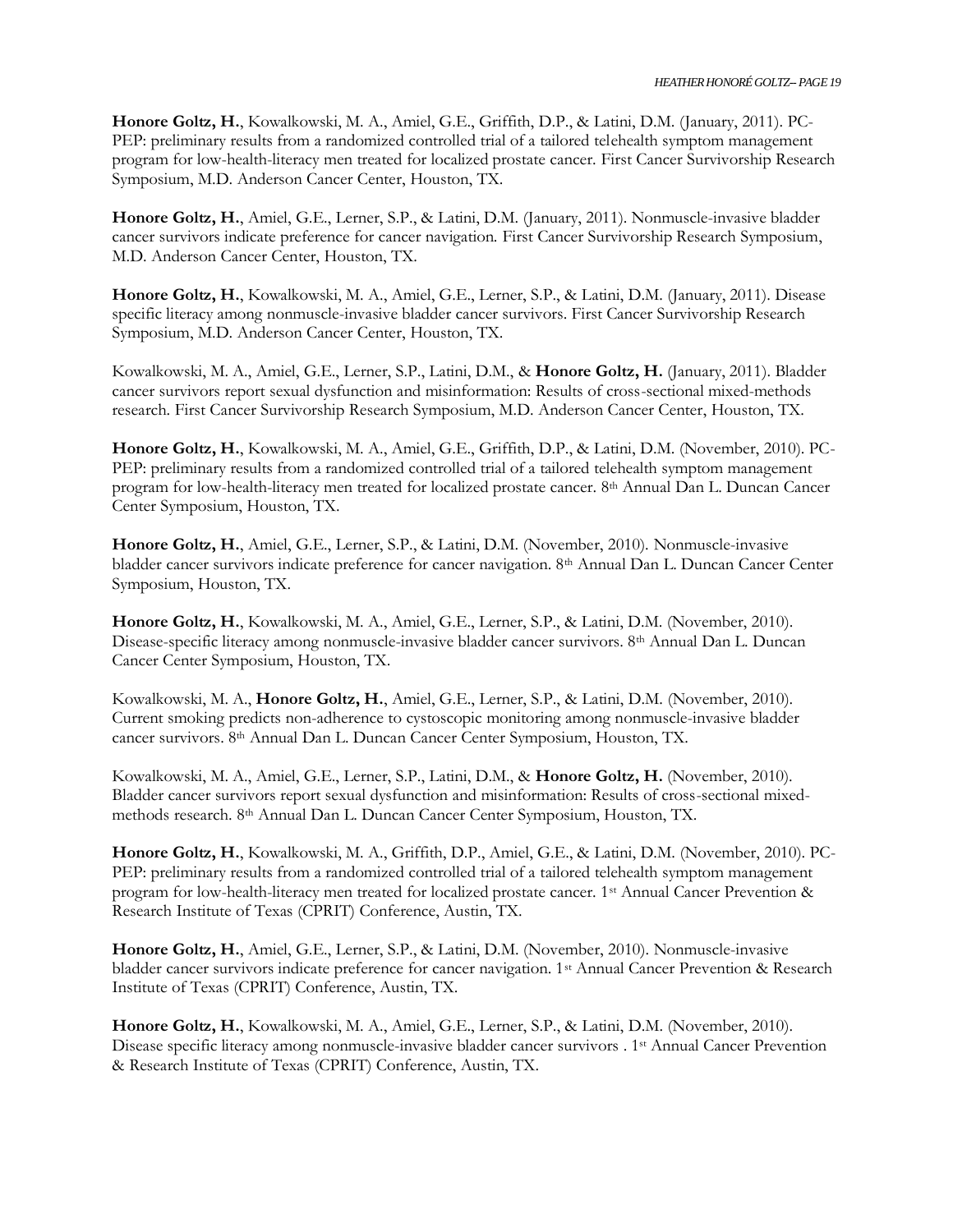**Honore Goltz, H.**, Acosta, S., Latini, D.M., & Goodson, P. (November, 2010). Genetic literacy among college students: The best-case scenario. American Public Health Association, Denver, CO.

**Honore Goltz, H.**, Kowalkowski, M. A., Amiel, G.E., Lerner, S.P., & Latini, D.M. (October, 2010). PC-PEP: preliminary results from a randomized controlled trial of a tailored telehealth symptom management program for low-health-literacy men treated for localized prostate cancer. 6th Annual Meeting of the Association of VA Hematology/Oncology, Little Rock, AR.

**Honore Goltz, H.**, Amiel, G.E., Lerner, S.P., & Latini, D.M. (June, 2010). Making a case for cancer navigation among nonmuscle-invasive bladder cancer survivors. 6th Annual Meeting of the Association of VA Hematology/Oncology, Little Rock, AR.

**Honore Goltz, H.**, Kowalkowski, M. A., Amiel, G.E., Lerner, S.P., & Latini, D.M. (October, 2010). Diseasespecific literacy among nonmuscle-invasive bladder cancer survivors. 6<sup>th</sup> Annual Meeting of the Association of VA Hematology/Oncology, Little Rock, AR.

Kowalkowski, M. A., Amiel, G.E., Lerner, S.P., Latini, D.M., & **Honore Goltz, H.** (October, 2010). Bladder cancer survivors report sexual dysfunction and misinformation: Results of cross-sectional mixed-methods research. 6th Annual Meeting of the Association of VA Hematology/Oncology, Little Rock, AR.

Helmer, D., Bradford, A., **Honore, H.**, Kauth, M., & Latini, D. (July, 2010). Assessment of sexual health of OEF/OIF veterans as part of routine care. 4th Annual VHA Mental Health Conference, Baltimore, MD.

Bradford, A., Helmer, D., **Honore, H.**, Kauth, M., & Latini, D. (July, 2010). Sexual health needs assessment in a primary care sample of OEF/OIF veterans. 4<sup>th</sup> Annual VHA Mental Health Conference, Baltimore, MD.

Kowalkowski, M. A., Amiel, G.E., Lerner, S.P., Latini, D.M., & **Honore, H.** (July, 2010). Nonmuscleinvasive bladder cancer survivors report sexual dysfunction and misinformation: Results of cross-sectional mixed-methods research. 4th Annual VHA Mental Health Conference, Baltimore, MD.

Acosta, S., **Honore, H.**, Goodson, P., Padrón, Y., & Lara-Alecio, R.. (June, 2010). High-stakes testing and English Language Learners: A systematic review of the research evidence. American Psychological Association, Division 45 (Society for the Psychological Study of Ethnic Minority Issues) Annual Meeting, Ann Arbor, MI.

**Honore, H.**, Kowalkowski, M. A., Amiel, G.E., Lerner, S.P., & Latini, D.M. (June, 2010). Cancer-specific literacy among nonmuscle-invasive bladder cancer survivors. 5th Biennial Cancer Survivorship Research Conference, Washington, DC.

**Honore, H.**, Amiel, G.E., Lerner, S.P., & Latini, D.M. (June, 2010). Making a case for cancer navigation among nonmuscle-invasive bladder cancer survivors. 5th Biennial Cancer Survivorship Research Conference, Washington, DC.

Kowalkowski, M. A., Amiel, G.E., Lerner, S.P., Latini, D.M., & **Honore, H.** (June, 2010). Nonmuscleinvasive bladder cancer survivors report sexual dysfunction and misinformation: Results of cross-sectional mixed-methods research. 5th Biennial Cancer Survivorship Research Conference, Washington, DC.

**Honore, H.**, Acosta, S., Latini, D.M., & Goodson, P. (May, 2010). Cancer literacy among college students: Missing a subtle but meaningful distinction. 7<sup>th</sup> Biennial Cancer, Culture & Literacy Conference, Clearwater, FL.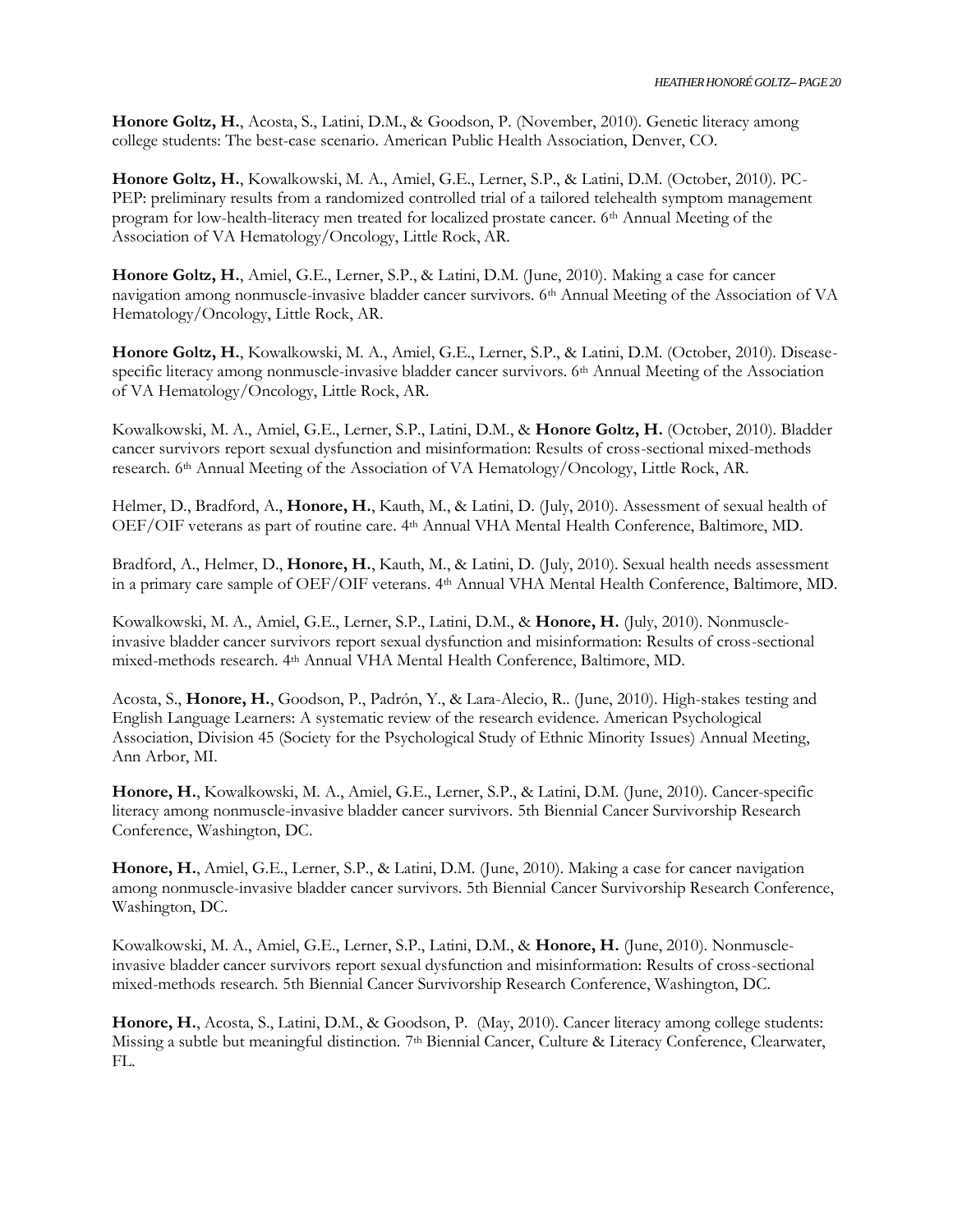**Honore, H.**, Kowalkowski, M. A., Amiel, G.E., Lerner, S.P., & Latini, D.M. (May, 2010). Disease-specific literacy among nonmuscle-invasive bladder cancer survivors. 7<sup>th</sup> Biennial Cancer, Culture & Literacy Conference, Clearwater, FL.

Kowalkowski, M. A., Amiel, G.E., Lerner, S.P., Latini, D.M., & **Honore, H.** (April, 2010). Nonmuscleinvasive bladder cancer survivors report sexual dysfunction and misinformation: Results of cross-sectional mixed-methods research. Society of Behavioral Medicine, Seattle, WA.

**Honore, H.**, Acosta, S., Latini, D.M., Chen, G.J., & Goodson, P. (April. 2010). Exploring the relationship between genetic stigma and sexual decision-making among college students. Department of Medicine Research Symposium, Baylor College of Medicine, Houston, TX.

**Honore, H.**, Acosta, S., Latini, D.M., Chen, G.J., & Goodson, P. (April, 2010). Genetic literacy among college students: The best-case scenario. Department of Medicine Research Symposium, Baylor College of Medicine, Houston, TX.

Smith, M.L., McKyer, E.L., & **Honore, H.** (November, 2009). Radio as a source for health information: Implications for traditional and internet-based interfaces. American Public Health Association, Philadelphia, PA.

Payne, E., Honore, H., Platt, J. and the APHA Genomics Forum Policy Committee. (October, 2009). Genetic health literacy. Health Literacy Forum: Building a Community Network to Improve Health Communication, University of Michigan Health Science Libraries, Ann Arbor, MI.

**Honore, H.**, Chen, L-S., Goodson, P., & Latini, D.M. (October, 2009). Genetic health attitudes and reproductive intention in college students: Implications for public health genomics. American Society of Human Genetics, Honolulu, HI.

Bergman, M., **Honore, H.**, & Regier, D. (October, 2009). Economic evaluations of genetic testing: A review. American Society of Human Genetics, Honolulu, HI.

**Honore, H.**, Goodson, P., Chen, G.J., & Latini, D.M. (October, 2009). Explanatory models of genetics and genetic risk among college students. International Cancer Education Conference, Joint Annual Meeting of AACE, CPEN, and EACE, Houston, TX.

Chen, G.J., Amiel, G., Rovelli, K., Latini, D.M., Yu, H.J., **Honore, H.**, Lerner, S.P. (April, 2009). Cost implication of using Urovysion in surveillance care for Non-Invasive Bladder Cancer. American Urological Association, Chicago, IL.

**Honore, H.**, Goodson, P., & Clark, M.C. (March, 2008). A rare family: Mixed methods analysis of an online support group. Society of Behavioral Medicine, San Diego, CA.

\*Lafleur, J., **Honore, H.**, Ledingham, C., & Pruitt, B.E. (November, 2007). Project ESCAPE 25-Alive: Standardizing physical education classroom observations. Society for Public Health Education (SOPHE)/Eta Sigma Gamma, Alexandria, VA.

\*Herrera, D., **Honore, H.**, & Ledingham, C. (November, 2007). Healthy nutrition and chronic disease prevention. Society for Public Health Education (SOPHE)/Eta Sigma Gamma, Alexandria, VA.

**Honore, H.**, & Goodson, P. (March, 2007). Perception of genetic risk and human mate selection. Society of Behavioral Medicine, Washington, DC.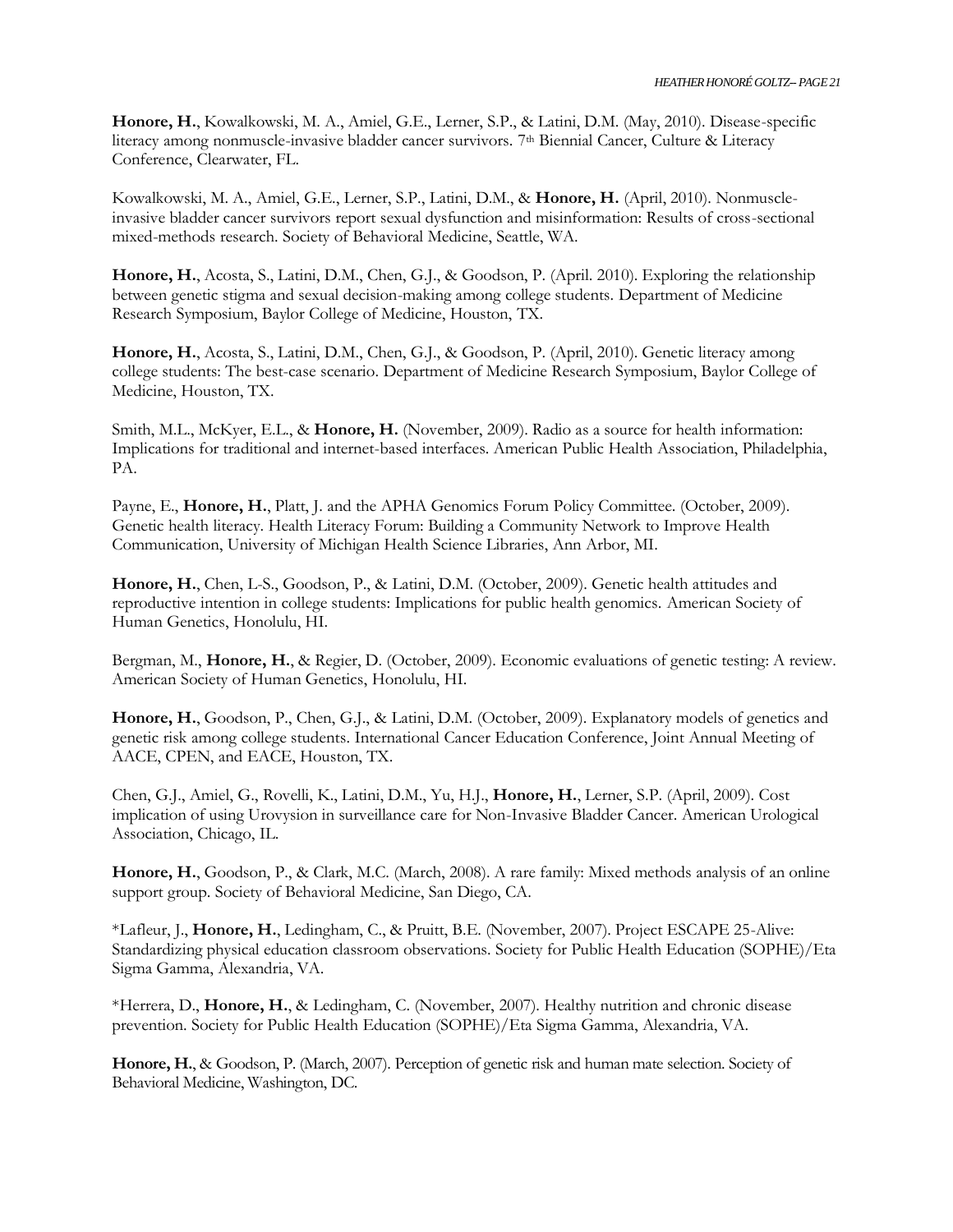**Honore, H.** (March, 2007). Simpson's paradox in biomedical research. Society of Behavioral Medicine, Washington, DC.

Delissaint, D., **Honore, H.**, & Anderson, J. (January, 2007). Is there a relationship between intimate partner violence and HIV status or HIV-risk among minority females in the U.S.?: A systematic literature review. UNC Minority Health Conference, Chapel Hill, NC.

Delissaint, D., Rivers, D., Green, B.L., **Honore, H.**, Arekere, D., Anderson, J., Watkins, D., & Rivers, B. (December, 2005). Global health disparities: HIV/AIDS and its impact on human rights using the Social Ecological Model. American Public Health Association, Philadelphia, PA.

### **COMMUNITY PRESENTATIONS**

\*March, M., McCoy, C., Trevino, R., Cordray, C., Woltersdorf, J., & **Honore, H.** (April, 2008). Child Nutrition and Safety. University Apartments' Mother's Program, College Station, TX.

**Honore, H.** (February, 2008). I (Heart) Me: Breast Health and Cancer Awareness. Brazos Valley Health, KEOS 89.1 FM, Bryan/College Station, TX.

**Honore, H.** (January, 2008). National Birth Defects Prevention Month: Genetics, Genomics & Family Health History. Brazos Valley Health, KEOS 89.1 FM, Bryan/College Station, TX.

\***Honore, H.**, & Herrera, D. (November, 2007). Breast health and cancer prevention. University Apartments' Mother's Program, College Station, TX.

\*Herrera, D., **Honore, H.**, & Ledingham, C. (April, 2007). Healthy nutrition and chronic disease prevention. University Apartments' Mother's Program, College Station, TX.

\*=Presentation in conjunction with undergraduate student mentees.

+=Presentation in conjunction with graduate student mentee.

@=Presentation in conjunction with MD Fellow mentee.

# **ACADEMIC AND PROFESSIONAL HONORS**

- Participant, Workshop on Research Methods in Supportive Oncology, Massachusetts General Hospital (competitively-awarded National Cancer Institute-funded Training), 2018
- Nominee, Jimmy D. Long, Sr., Louisiana Scholars' College Distinguished Alumni Award, Northwestern State University, 2017
- Awardee, Faculty Excellence in Scholarship/Creative Activity Award, University of Houston-Downtown, 2016 (\$3000)
- Conference Scholarship to attend 31<sup>st</sup> Annual Association of Oncology Social Work Meeting, 2015 (\$530; one of five)
- Nominee, Faculty Excellence in Scholarship/Creative Activity Award, University of Houston-Downtown, 2014
- Advisor Recognition— Honorable Mention, Office of Student Activities, University of Houston-Downtown, 2013
- Trainee, Behavioral and Social Science Volunteer (BSSV) Training Program, SocioEconomic Status Related Cancer Disparities Program (SESRCD), American Psychological Association, 2012.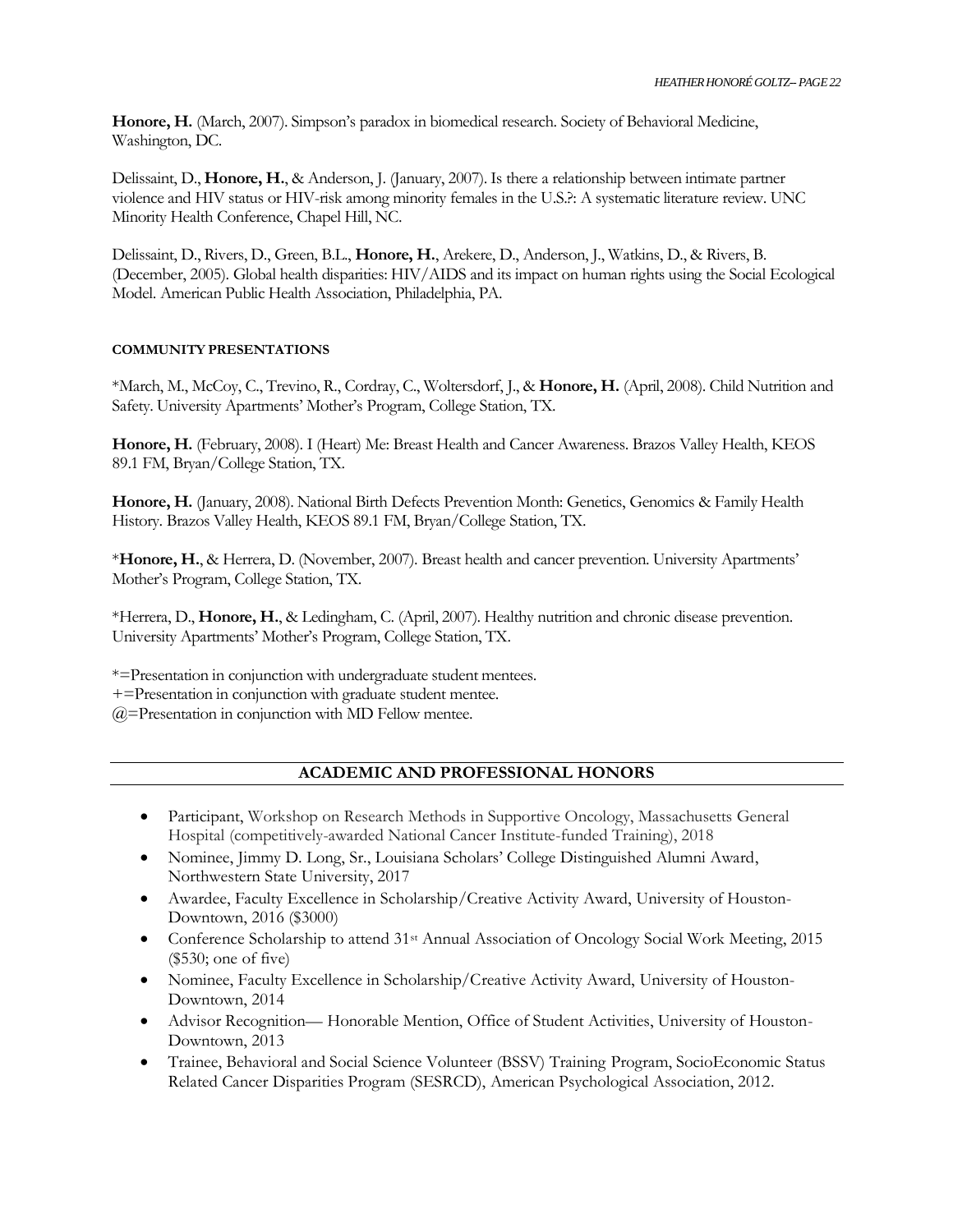- Nominee. Erickson Foundation Award, 139<sup>th</sup> Annual Meeting of the American Public Health Association, Washington, DC. (Authorship: Smith, **Goltz**, Ahn, Dickerson, & Ory), 2011
- Travel Scholarship to attend the  $7<sup>th</sup>$  Annual Meeting of the Association of VA Hematology/Oncology, 2011 (airfare, room, and board).
- <sup>•</sup> 2<sup>nd</sup> place poster, Cancer Prevention and Population Sciences Program, Dan L. Duncan Cancer Center Research Symposium, 2010 (\$200.00)
- American Public Health Association Genomics Forum New Investigator Award, 2010
- John Quale Travel Fellowship Award for Young Investigators to attend the 5th Annual BCAN Bladder Cancer Think Tank Meeting, 2010 (\$1500.00; one of four)
- NIH Summer Institute on Transdisciplinary Research: Integrating Genetic and Social Work Research Invited Participant, 2010 (one of 23)
- College of St. Scholastica/NIA Institute on Aging and Social Work Fellow, 2010 (one of 14)
- Michigan Center for Urban African American Aging Research (MCUAAAR)/National Institute on Aging (NIA) Summer Training Workshop Fellow, 2010 (\$1000.00)
- Scholarship to attend the 7<sup>th</sup> Biennial Cancer, Culture & Literacy Conference at Moffitt Cancer Center, 2010 (~\$400.00)
- Travel grant to attend the Inaugural Meeting of the Genomics Applications in Practice and Prevention Network (GAPPNet), 2009 (~\$1000.00)
- Department of Health & Kinesiology Nominee, Distinguished Graduate Student Award for Excellence in Research-Doctoral, Association of Former Students, Texas A&M University, 2009
- Travel grant to attend VA HSR&D National Meeting, Houston VA HSR&D Center of Excellence, Michael E. DeBakey VA Medical Center (MEDVAMC), 2nd Quarter 2009 (~\$1,000.00)
- Honorarium, National Human Genome Research Institute (NHGRI), National Institutes of Health, 2009 (\$200.00)
- VA Health Services Research and Development (HSR&D) Post-Doctoral Fellowship, Houston VA HSR&D Center of Excellence, MEDVAMC, 2008-2010
- VA HSR&D post-doctoral project funds, Houston VA HSR&D Center of Excellence, MEDVAMC, 2008-2010 (\$14,000.00)
- Tuition and Travel grant to attend the 6<sup>th</sup> Annual Summer Workshop: Disparities in Health America at M.D. Anderson Cancer Center, Dr. J. Guidry/TAMU Center for the Study of Health Disparities, 2008 (~\$500.00)
- Registration and Travel grant to attend Intercultural Cancer Council and Baylor College of Medicine's 11th Biennial Symposium on Minorities, The Medically Underserved & Cancer, Intercultural Cancer Council, 2008 (~\$1,000.00)
- Tuition and Travel grant to attend the 5<sup>th</sup> Annual Summer Workshop: Disparities in Health America at M.D. Anderson Cancer Center, Dr. J. Guidry/TAMU Center for the Study of Health Disparities, 2007 (~\$200.00)
- Graduate Student Research and Travel Grant, Association of Former Students and the Office of Graduate Studies, Texas A&M University, 2007 (\$350.00)
- Eta Sigma Gamma Conference Travel Grant, Association of Former Students, Texas A&M University, 2007 (\$400.00)
- Honorarium, Educational Research Exchange Student Panel, College of Education and Human Development, Texas A&M University, 2007 (\$200.00)
- Graduate Student Travel Grant, Department of Health and Kinesiology, Texas A&M University, 2006 (\$300.00)
- Diversity Fellowship, Texas A&M University, 2005-2008 (\$81,000.00)
- Julie Ryan Scholarship, University of Houston, 2004 (\$1500.00)
- Graduate College of Social Work Dean's Advisory Council Scholarship, University of Houston, 2003 (\$1500.00)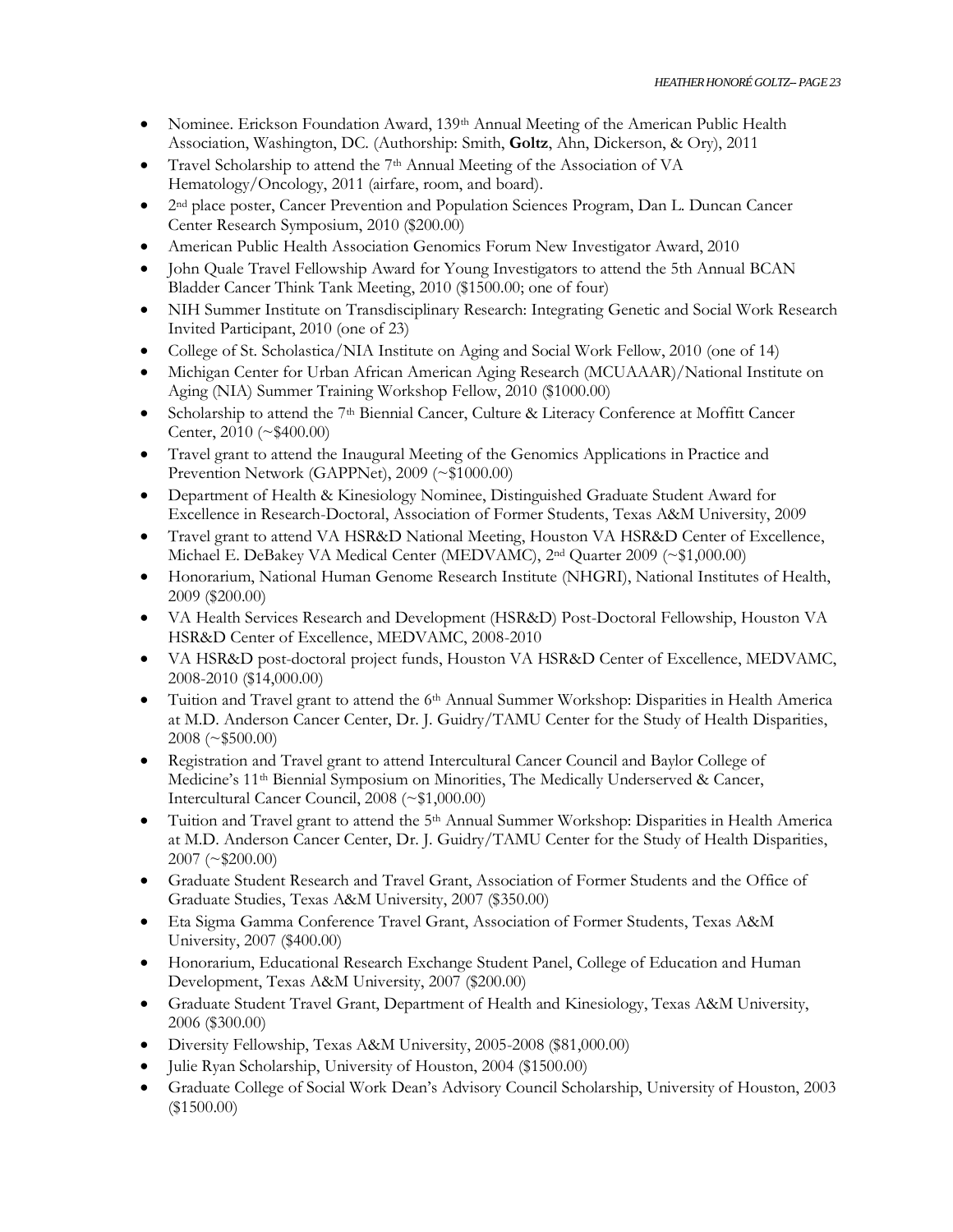Women's Studies Scholarship, University of Houston, 2003 (\$500.00)

# **PROFESSIONAL AFFILIATIONS**

- National Association of Social Workers (NASW), 2017-present
- Council on Social Work Education (CSWE), 2016-present
- Association of Oncology Social Work (AOSW), 2014-present
- Cancer Prevention and Population Sciences Program, Dan L. Duncan Cancer Center, 2009-present
- Society for the Scientific Study of Sexuality (SSSS), 2007-2012, 2017-present

# **PROFESSIONAL SERVICE**

# **NATIONAL LEADERSHIP**

- Co-Chair, Advisory Board for the LGBTQ-Affirming Cancer Care Project, Patient-Centered Initiatives & Health Equity, The George Washington University Cancer Center, 2017
- Member, Leadership Summit Planning Committee, Bladder Cancer Advocacy Network, 2016-2017
- Member, Think Tank Steering Committee, Bladder Cancer Advocacy Network, 2015-present
- Co-Chair, Survivorship Working Group, Bladder Cancer Advocacy Network, 2014-present
- Chair, Genomics Forum, APHA, 2014-2015
- Co-Chair, Genomics Forum, APHA, 2013-2014
- Co-Facilitator, SBM Ethnic Minority and Multicultural Health (EMMH) SIG Mid-Day Meeting, SBM, 2013, 2014
- Member, Program Committee, Cancer Forum, APHA, 2012-2015
- Member, SOPHE News &Views Editorial Board, 2011-2015
- Member, SBM EMMH SIG Planning Committee, SBM, 2011-present
- Member, VA Cancer Survivorship Working Group, 2011-2014
- Chair, Workforce Development Working Group, Genomics Forum, APHA, 2011-present
- Member, Survivorship Working Group, Bladder Cancer Advocacy Network, 2010-present
- Member, Planning Committee, Association of VA Hematology/Oncology (AVAHO), 2010
- Member, GAPPNet Partners and Policy Working Group, 2010
- Concurrent Session Room Moderator, International Cancer Education Conference, 2009
- Chair, Policy Committee, Genomics Forum, APHA, 2009-2011
- Member, Steering Committee, Genomics Forum, APHA, 2009-present
- Member, Health Disparities Committee, Genomics Forum, APHA, 2009
- Member, SOPHE Midyear Conference Planning Committee, 2008-2009
- Member, Special Projects Committee, Genomics Forum, APHA, 2007-2009
- Member, Policy Committee, Genomics Forum, APHA, 2009-present
- Member, Program Committee, Genomics Forum, APHA, 2007-present
- Member, Genomics Forum Leadership Team, APHA, 2007-2008
- Executive Board member, HPSSAT (Health Professional Students for Substance Abuse Training), 2006-2008

# **NIH GRANT REVIEW**

 Public Grant Reviewer, Interventions Committee for Disorders Involving Children and Their Families (ITVC), National Institute of Mental Health (NIMH), National Institutes of Health, 2013- 2015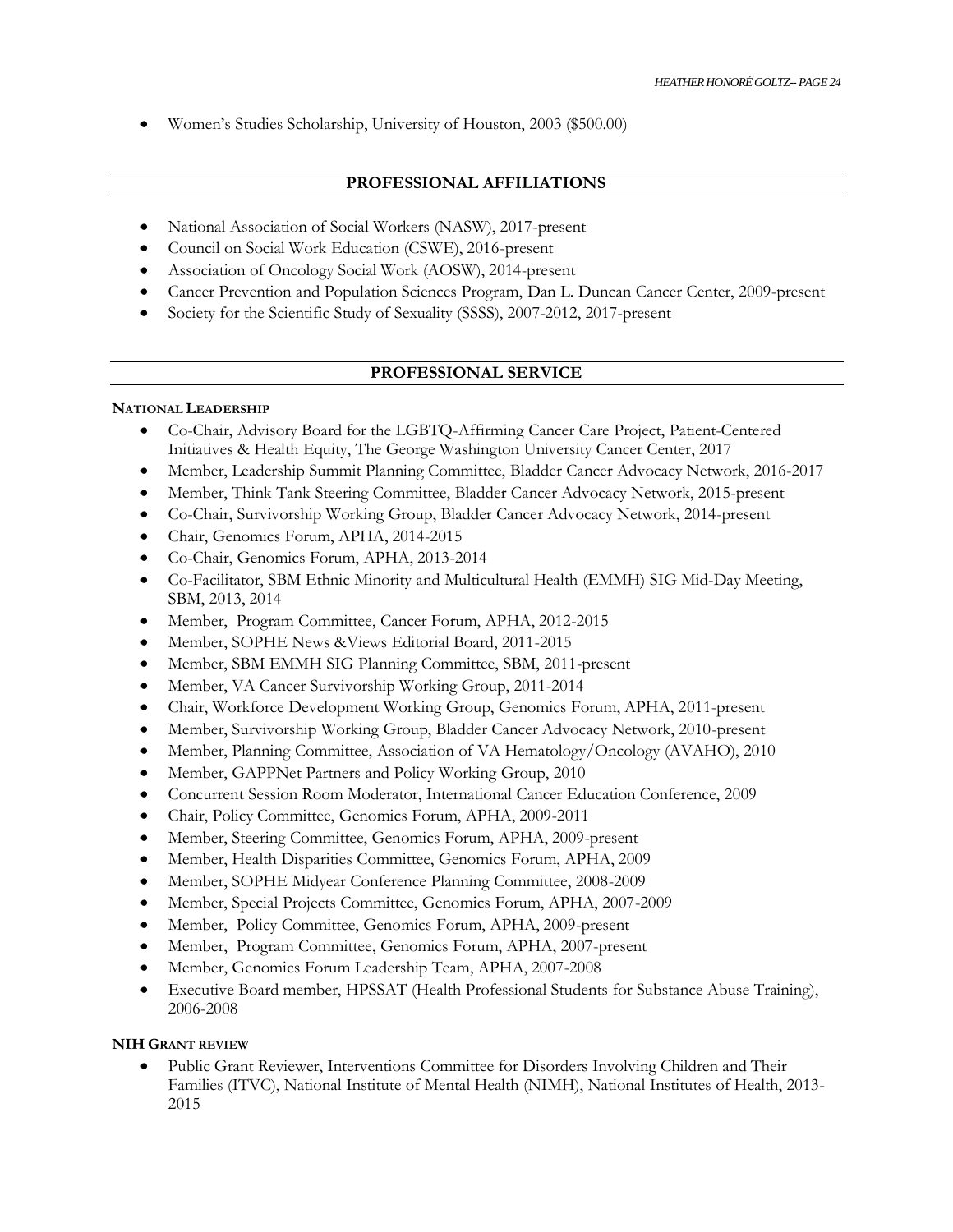Public Grant Reviewer, NIMH, National Institutes of Health, 2008-present

### **SCIENTIFIC REVIEW**

- Ad Hoc Reviewer, *American Journal of Drug and Alcohol Abuse*, *American Journal of Public Health, Bladder Cancer, Children and Youth Services Review, Counseling Psychologist, Eta Sigma Gamma Student Monograph, Frontiers in Public Health, Health Education & Behavior*, *Health Promotion Practice, International Journal of Impotence Research, Journal of Evidence-Informed Social Work, Journal of Gerontological Social Work, Journal of Psychosocial Oncology, Journal of Social Work, Public Health Genomics, The Aging Male, The Gerontologist, The Journal of Sex Research, Social Work Education, Social Work in Health Care, Urology (The Gold Journal)*
- Member, Editorial Board, *Journal of Evidence-Informed Social Work* (formerly the Journal of Evidence-Based Social Work), 2017-present
- Special Issue Editor, Special Issue on Innovative Practices to Eliminate Health Disparities, *Journal of Family Strengths*, 2016-2017
- Abstract Reviewer, APHA Annual Meeting (Aging & Public Health Program), 2016-present
- Abstract Reviewer, APHA Annual Meeting (Public Health Social Work Program), 2016-present
- Associate Editor, *Frontiers in Public Health, section Public Health Education and Promotion*, 2015-present
- Review Editor, *Frontiers in Public Health, section Public Health Education and Promotion*, 2014-2015
- Commentary Section Reviewer, Special Research Topic Issue (Evidence-Based Programs for Older Adults) of *Frontiers in Public Health, section Public Health Education and Promotion*, 2014
- Reviewer, Special Issue on Sleep and Health, *Family & Community Health*
- Reviewer, Special Issue on Military Personnel and Veterans' Sexual Health and Functioning, *International Journal of Sexual Health*
- Abstract reviewer, APHA Annual Meeting (Community-Based Public Health Caucus), 2013-present
- Abstract reviewer, 4th National Conference on Genomics and Public Health, 2010
- Abstract reviewer, 6th Annual Meeting of the Association of VA Hematology/Oncology, 2010
- Abstract reviewer, Biennial Cancer Survivorship Research Conference, 2010-present
- Abstract reviewer, International Cancer Education Conference, 2009-2010
- Abstract reviewer, VA HSR&D National Meeting, 2008, 2010-2011
- Abstract reviewer, SBM Annual Meeting (Psychological and Person Factors), 2008-2011
- Abstract reviewer, APHA Annual Meeting (Genomics Forum), 2008-present
- Abstract reviewer, APHA Annual Meeting (PHEHP Section), 2006, 2008-present
- Abstract reviewer, APHA Annual Meeting (HIV/AIDS Section), 2007- 2011, 2014-present
- Assistant Editorial Associate, *The Health Educator*, 2007
- Abstract reviewer, SOPHE Annual Meeting, 2006-2007, 2009-present
- Proofreader, *American Journal of Health Studies*, 2006

#### **ACADEMIC SERVICE**

- Member, Rank & Tenure Committee, Department of Criminal Justice and Social Work, University of Houston-Downtown, 2017-present
- Member, Scholarship Rubric Revision Committee, Department of Criminal Justice and Social Work, University of Houston-Downtown, 2017-present
- Member, University Curriculum Committee, University of Houston-Downtown, 2016-present
- Member, Curriculum Committee, Department of Criminal Justice and Social Work, University of Houston-Downtown, 2016-present
- Chair, Annual Review Revision Committee, Department of Criminal Justice and Social Work, University of Houston-Downtown, 2016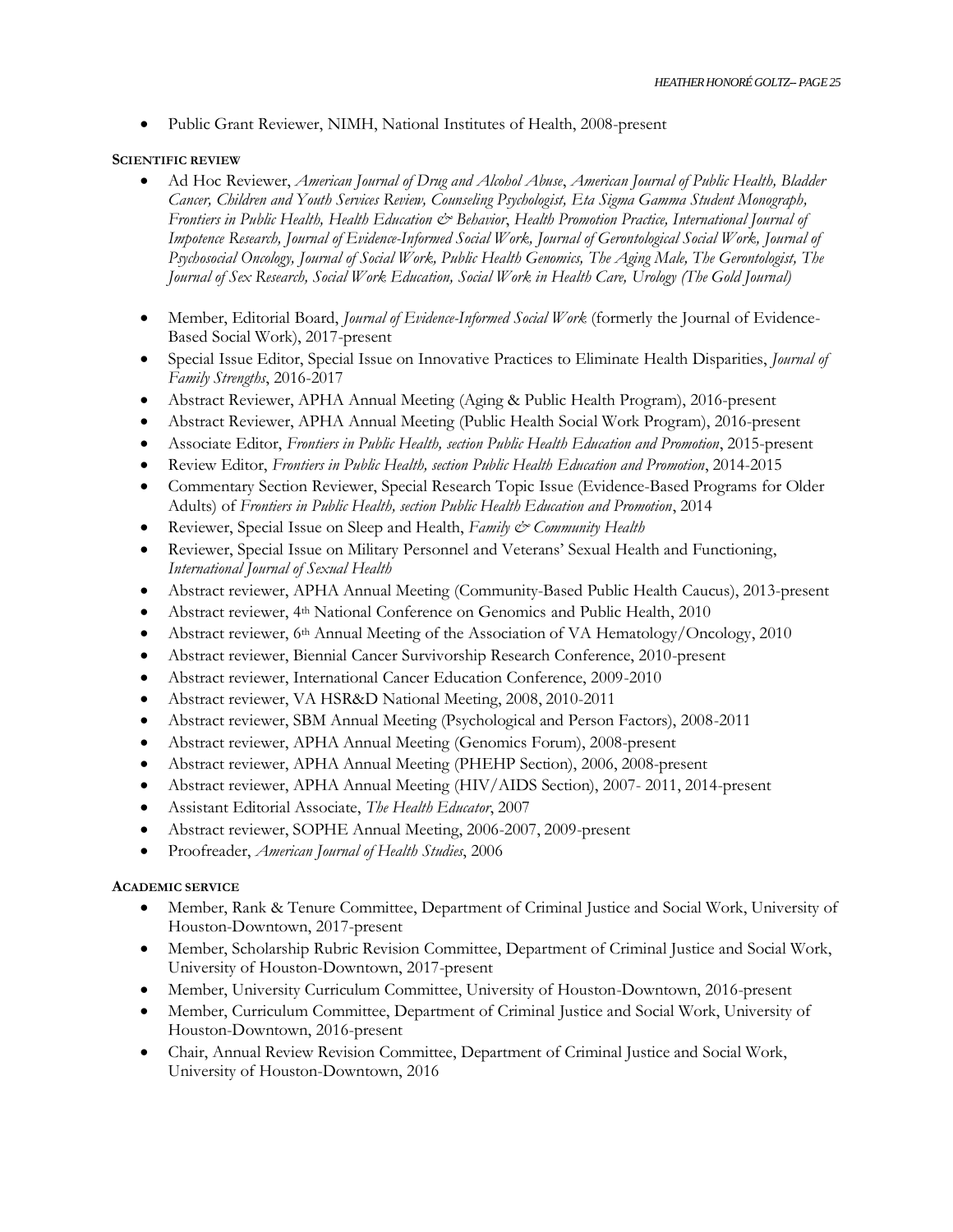- Co-Chair, 14th Annual Disparities in Health in America: Working Toward Social Justice Workshop, Health Disparities Education, Awareness, Research, & Training (HDEART) Consortium, 2016
- Member, Safety Task Force, Office of the President, University of Houston-Downtown, 2015-2016
- Member, Social Work Search Committee (1 TT line), University of Houston-Downtown, 2015-2016
- Member, ORC Committee, Department of Criminal Justice and Social Work, University of Houston-Downtown, 2015
- Member, Urban Education Search Committee (1 TT line), University of Houston-Downtown, 2015
- Member, Faculty Development Project Committee, Department of Criminal Justice and Social Work, University of Houston-Downtown, 2015
- Special Issue Editor and Social Work Faculty Representative, Task Force on the Journal of Family Strengths, University of Houston-Downtown, 2014-present
- Social Work Faculty Representative, College of Public Service Task Force on Advising and Recruiting, University of Houston-Downtown, 2014-present
- Sub-Committee Member, Research & Scholarship Committee-Strategic Planning, University of Houston-Downtown, 2014-present
- Member, Social Work Search Committee (1 Non-TT line), University of Houston-Downtown, 2014
- Member, General Scholarship Committee, University of Houston-Downtown, 2013-2015.
- Member, Red Rose Scholarship Committee for Scholarship and Service, University of Houston-Downtown, 2013-present.
- Member, College of Public Service Dean Search Committee, University of Houston-Downtown, 2013-2014
- Member, Criminal Justice Search Committee (2TT/1 Clinical lines), University of Houston-Downtown, 2013-2014
- Member, Department of Criminal Justice Assessment Committee, University of Houston-Downtown, 2013-2014
- Member, Core Assessment Plan Team, University of Houston-Downtown, 2013-present
- Judge, Scholarship Review Committee, Phi Alpha National Social Work Honor Society, 2013, 2015
- Faculty Sponsor, Tau Delta Chapter of the Phi Alpha National Social Work Honor Society, University of Houston-Downtown, 2013-2016
- Member, Teaching and Learning Center Task Force, University of Houston-Downtown, 2013
- Member, Social Work Program Search Committee (Field Director and Instructor), University of Houston-Downtown, 2013
- Member, Social Work Search Committee (Professor and Program Director), University of Houston-Downtown, 2012-2013
- Member, Criminal Justice Search Committee (2 TT lines), University of Houston-Downtown, 2012- 2013
- Faculty Advisor, Social Work Student Community Advocacy Network (SWSCAN), University of Houston-Downtown, 2012-2016 (Received a 2013 Faculty mentoring award from UHD; Organization received the "Community Service Award in 2013 and 2016)
- Member, SOS ORC Committee, University of Houston-Downtown, 2012
- Member, SOS Student Awards Committee, University of Houston-Downtown, 2012
- UHD Representative, HDEART Consortium, 2011-present
- Member, Public Health Undergraduate Degree Committee, University of Houston-Downtown, 2011
- Lead BSW Program Advisor, University of Houston-Downtown, 2011-2016
- Planning Committee and Consultant, POWER Promoting Outstanding Writing for Excellence in Research, Texas A&M University, 2007-2009
- Member, Search Committee for Assistant Professor of Health Education, Health and Kinesiology, Texas A&M University, 2007-2008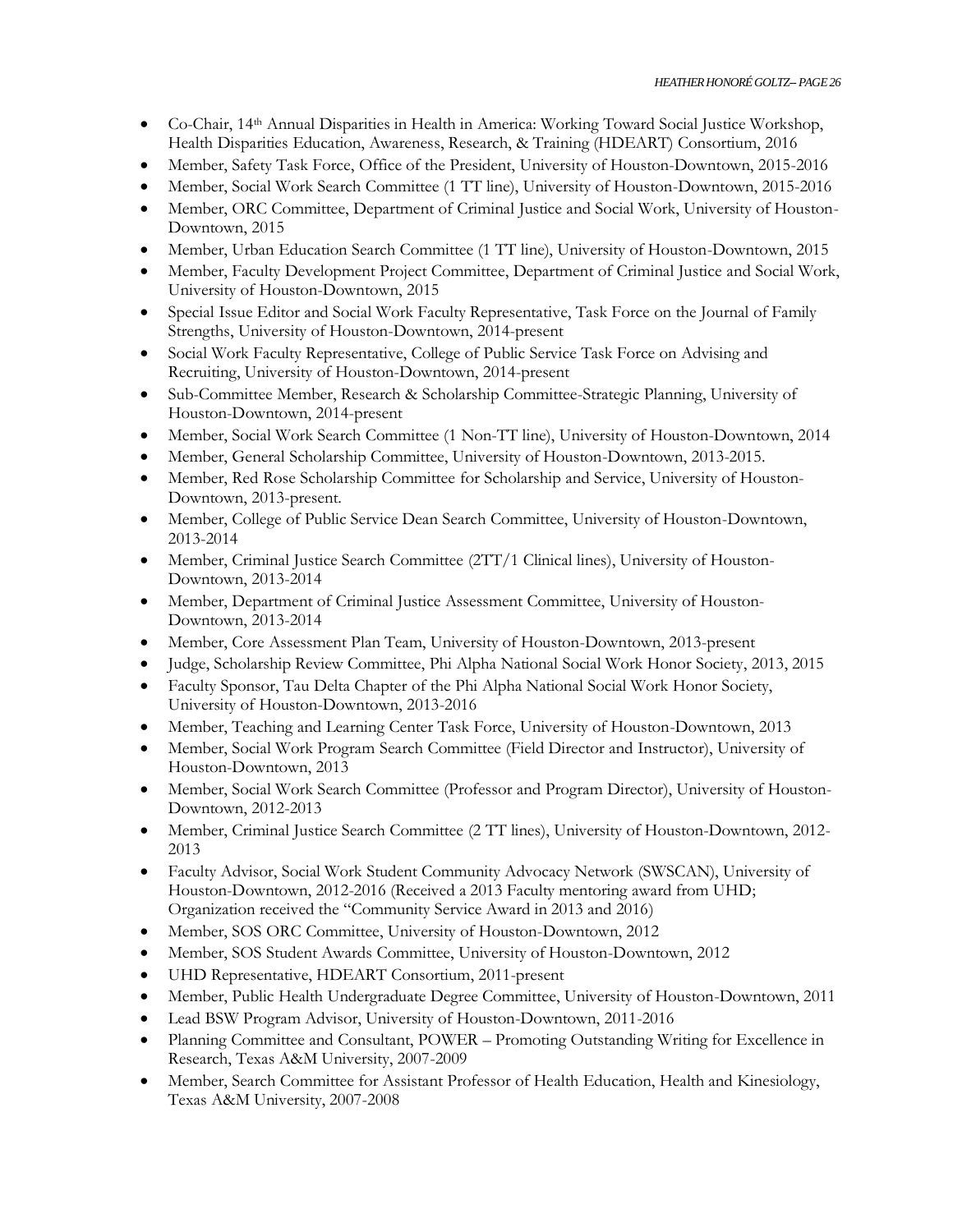- Layman Judge for Undergraduate/Graduate Student Posters, Student Research Week, TAMU, 2008
- Co-Vice-President, Graduate section, Alpha Pi Chapter of Eta Sigma Gamma, 2007-2008
- Program Coordinator, Special Interest Group for Student Research Awareness (formerly Special Interest Group for Qualitative Research, SIGQUAL), 2007-2008
- Layman Judge for Graduate Student Posters, Student Research Week, TAMU, 2007
- HLKN Student Representative/Presenter, CEHD Dean's Advisory Council Meeting, Spring 2007
- Eta Sigma Gamma Alpha Pi Chapter Program Planner/Presenter, "APHA National Public Health Week: Healthy Nutrition and Chronic Disease Prevention," 2007
- Member, Workgroup for Instruction, CEHD Technology Council, TAMU, 2007
- Student Volunteer, 28<sup>th</sup> Society of Behavioral Medicine Annual Meeting, 2007
- Doctoral student member (invited), TAMU College of Education and Human Development's Interdepartmental Coordinating Council (IDCC), 2006
- Member, HLKN Women's Graduate Faculty/Students Network, Texas A&M University, 2006-2008
- Co-President, Graduate College of Social Work (GCSW) Student Association, University of Houston, 2004-2005
- Student Representative, GCSW Alumni Association Board, University of Houston, 2004-2005

### **ACADEMIC MENTORSHIP**

- Monica Roque, 2017-2018. Mentor, Gator Professionals Aspiring to Success (GPAS) Program, University of Houston-Downtown ("A systematic review of psychosocial distress and other quality of life interventions for couples affected by genitourinary cancers")
- Audry Motlaugh, 2013-2015. Mentor, MSW/MPH Dual Program, University of Georgia. (Independent Study with Dr. Matthew Smith: "Veterans and dimensions of health")
- LaKeia Spady, 2013. Faculty Sponsor, BSW Program, University of Houston-Downtown. (Independent Study: "Barriers and facilitators to Transgender individuals receiving social services")
- Carol Chen. 2013-2015. Member of Scholarly Oversight Committee, Pediatric Emergency Medicine Fellowship Program, Baylor College of Medicine. (PEM Fellow Project: "Stakeholders' perceptions about necessary components for the construction of an urgent/emergent care clinic in rural Uganda: A mixed methods study")
- Margo Bergman, 2012. Thesis Committee Member, Public Health Genetics, University of Washington. (MPH Thesis Title: "Genetic numeracy in college students: A quantitative analysis")

# **PROFESSIONAL COMMUNITY SERVICE & VOLUNTEERISM**

- Professional Facilitator Intern, Depression and Bipolar Support Alliance (DBSA) Greater Houston, 2016-present
- Co-Facilitator, Prostate Cancer Active Surveillance Support Group, MD Anderson, 2016-present
- Judge, Medicine and Health Category, Science and Engineering Fair of Houston, 2016
- Judge, Humble ISD Elementary Science Fair, 2015
- Judge, Environmental Sciences Category, Science and Engineering Fair of Houston, 2013, 2014
- Behavioral and Social Science Volunteer (BSSV), Health Disparities Initiative (HDI) Resource and Information Dissemination Development Program, American Psychological Association (formerly called APA SESRCD Program), 2012-present
- Volunteer, AssistHers, 2010-2012

# **CLINICAL & TECHNICAL SKILLS**

- **LMSW (Texas #53848, expiration 05/31/2019)**
- Eligible for Certified Health Education Specialist (CHES) and Sex Therapy (CST) certification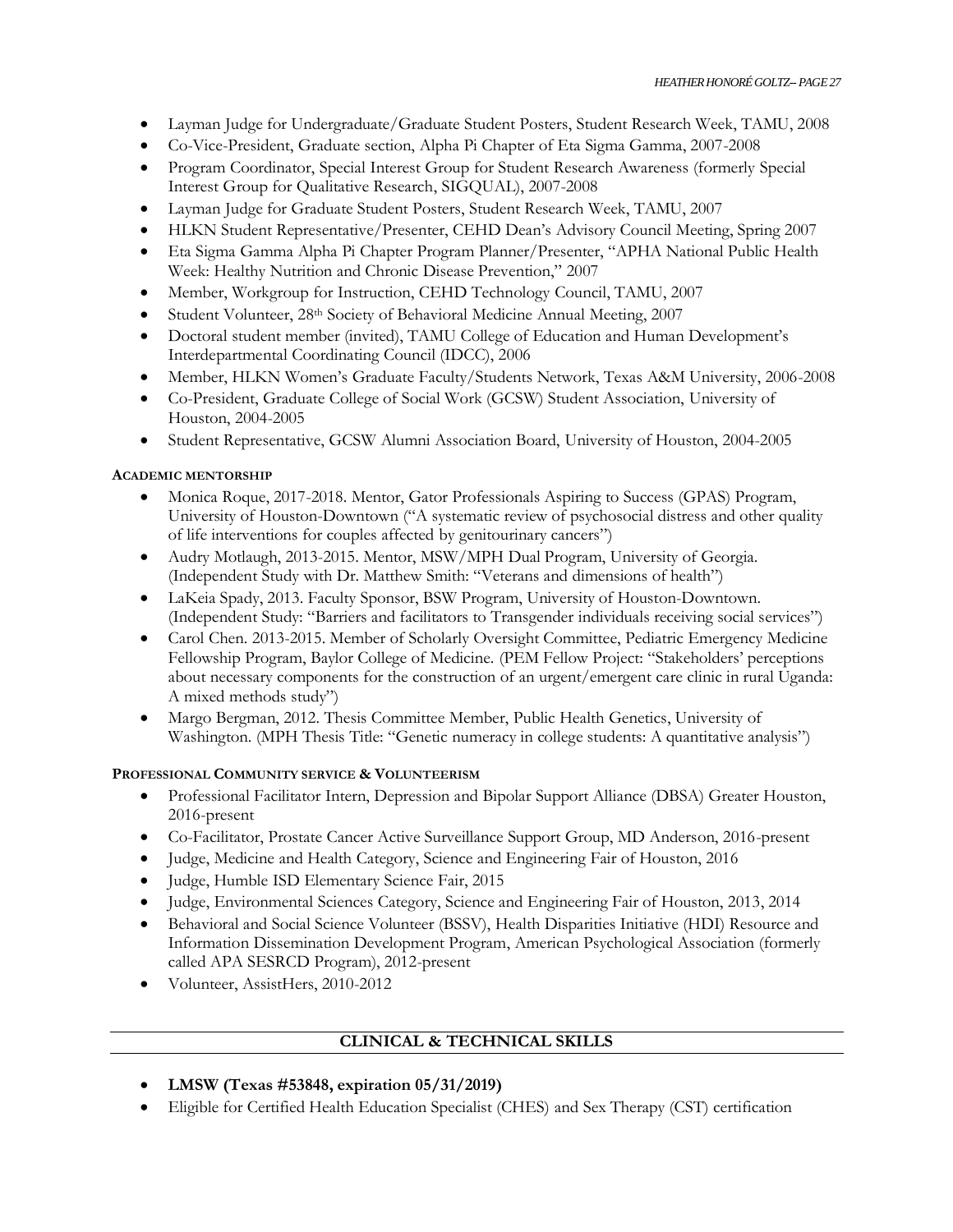- Animal Laboratory & Clinical Trials Research and Management
- Medical: DEXA (bone density scanning), basic vital signs, sexual/reproductive and general health histories, and 3-day food and long-term food intake records
- Mental Health: Psychological assessment (Beck's Depression Inventory, Mental Status Exam, distress screening, etc.), substance abuse and dependence assessment (AUDIT, CAGE, etc.), sexuality education, and individual and small group counseling and education
- Software: Microsoft Office (Word, Excel, PowerPoint, Publisher, Access, Outlook), Photoshop, End Note, Dreamweaver, PhotoStory, MovieMaker, and Learning Management Systems (Blackboard, Moodle, WebCT)
- Statistical/Qualitative Software: SPSS, SAS, JMP, and Atlas.ti (basic training in R)

#### **GRANT FUNDING**

Goltz, H. (Co-I/Consultant). Facilitating racial and ethnic minority adherence to prostate cancer active surveillance. Funding Announcement—Health Disparities, Prostate Cancer Research Program (PCRP), Department of Defense. University of Houston-Downtown Subcontract, \$4,500. (PI: Mohamed, W81XWH-17-1-0590, grant total: \$1,011,418).

Goltz, H. (2017). College of Public Service Scholarly Innovation Award (SIA) grant. University of Houston-Downtown, \$2,170.

Sen, S., **Goltz, H.**, & Lamb, D. (2017). Student engagement teaching circle. University of Houston-Downtown, \$3,860.

Goltz, H. & McCarty, D. (2017). High-impact practices award renewal: Introducing Undergraduate Students to Health Disparities Research and Public Health Practice. University of Houston-Downtown, \$3,000.

**Goltz, H.** & McCarty, D. (2016). High-impact practices award: Introducing Undergraduate Students to Health Disparities Research and Public Health Practice. University of Houston-Downtown, \$3,000.

**Goltz, H.** (2016). Faculty Development award. University of Houston-Downtown, \$3,640.

Goltz, H. (2015). Care planning for prostate cancer patients on active surveillance. Funding Announcement—Prostate Cancer Research Program (PCRP), Department of Defense. University of Houston-Downtown Subcontract, \$8,331. (PI: Mohamed, PC140612, grant total: \$381,320)

**Goltz, H.** (2015). Faculty development award: Piloting and Implementing a Comprehensive Student Assessment and Professional Development System to Facilitate High-Impact Learning and Practice-based Behaviors among Social Work Majors. University of Houston-Downtown, \$5,000. (BSW Program Team Lead: Goltz; *Alternate plan was approved by the Provost and funded in the College of Public Service with \$1,250 for Lead*).

Goltz, H. (2012-2014). Organized research and creative activities award. University of Houston-Downtown, \$7,400. (PI: Goltz).

**Goltz, H.** (2011). Faculty development award. University of Houston-Downtown, \$4,000.

**Honore, H.** (2010-2013). K12 KURe Scholar research program on urologic/sexual symptom management. National Institute of Diabetes and Digestive and Kidney Diseases, ~\$340,200. (BCM PI: Lamb; declined years 2-3 funding to accept TT faculty position)